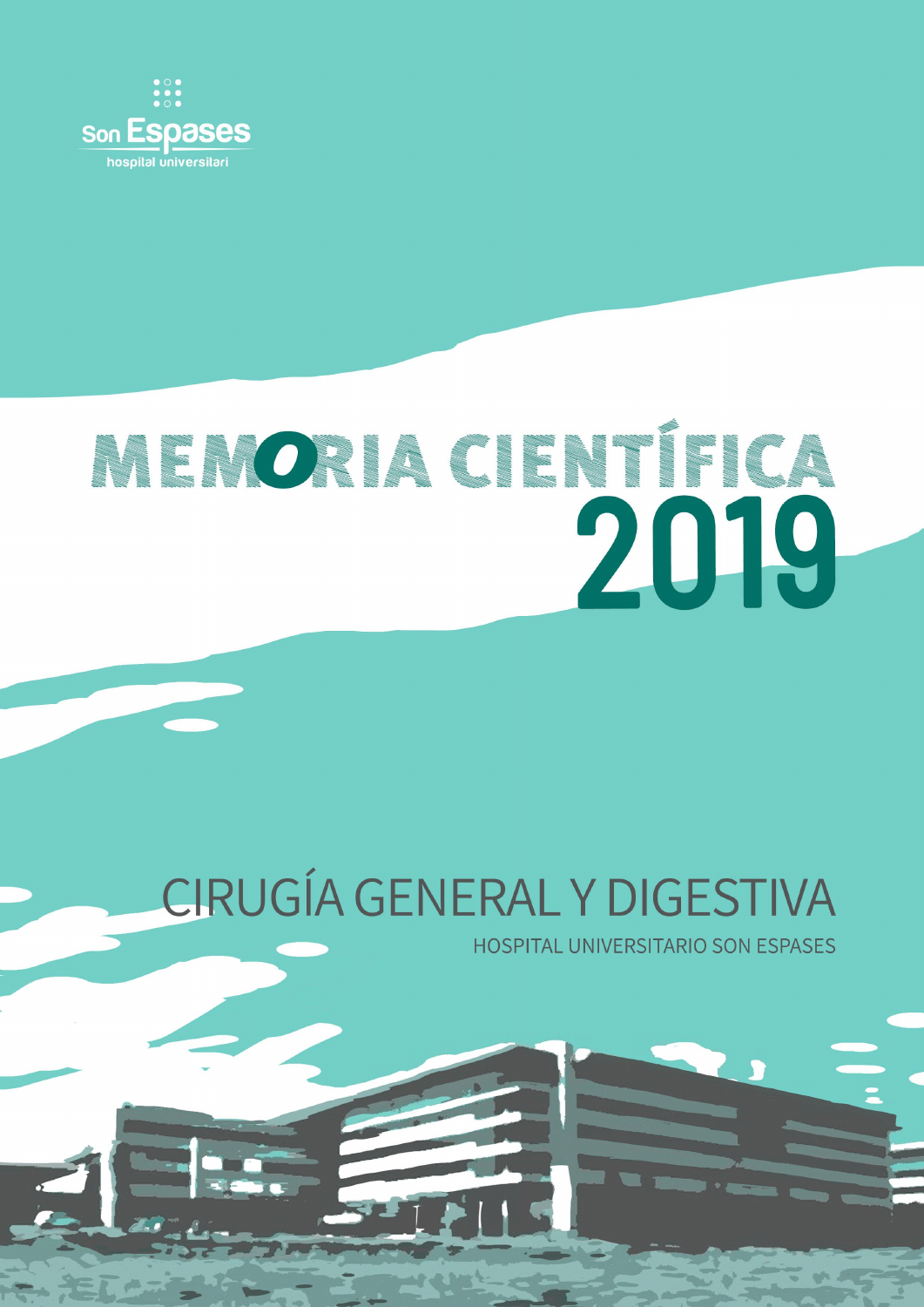





### Índice

| Otras actividades como participación en la organización de eventos científicos, conferencias invitadas, etc. |  |
|--------------------------------------------------------------------------------------------------------------|--|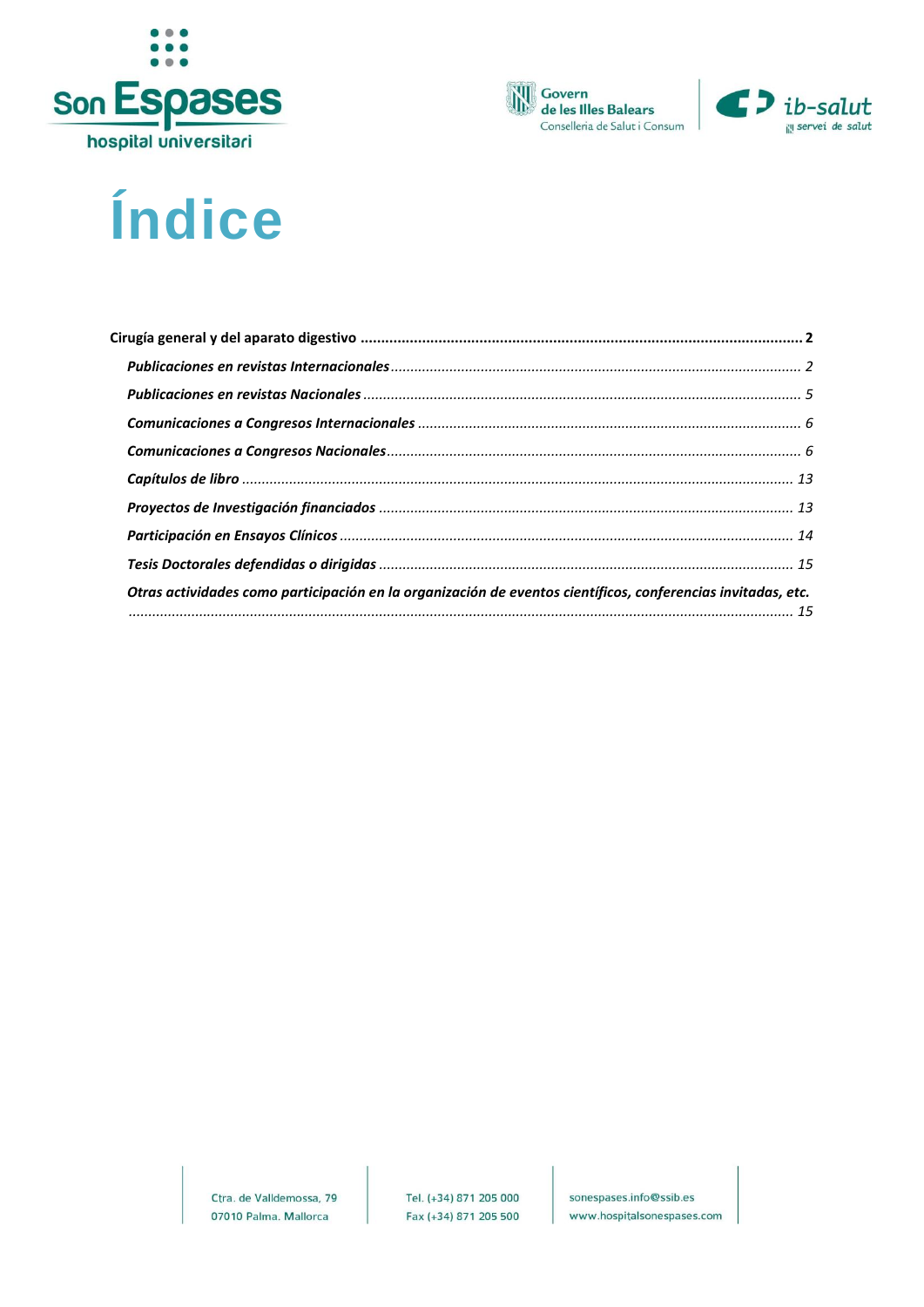





### <span id="page-2-0"></span>**Cirugía general y del aparato digestivo**

#### <span id="page-2-1"></span>**Publicaciones en revistas Internacionales**

[Arjona-Sanchez](https://www.ncbi.nlm.nih.gov/pubmed/?term=Arjona-Sanchez%20A%255BAuthor%255D&cauthor=true&cauthor_uid=30003349) A, [Esquivel](https://www.ncbi.nlm.nih.gov/pubmed/?term=Esquivel%20J%255BAuthor%255D&cauthor=true&cauthor_uid=30003349) J, [Glehen](https://www.ncbi.nlm.nih.gov/pubmed/?term=Glehen%20O%255BAuthor%255D&cauthor=true&cauthor_uid=30003349) O, [Passot](https://www.ncbi.nlm.nih.gov/pubmed/?term=Passot%20G%255BAuthor%255D&cauthor=true&cauthor_uid=30003349) G, [Turaga KK,](https://www.ncbi.nlm.nih.gov/pubmed/?term=Turaga%20KK%255BAuthor%255D&cauthor=true&cauthor_uid=30003349) [Labow D,](https://www.ncbi.nlm.nih.gov/pubmed/?term=Labow%20D%255BAuthor%255D&cauthor=true&cauthor_uid=30003349) [Rufian-Peña](https://www.ncbi.nlm.nih.gov/pubmed/?term=Rufian-Pe%25C3%25B1a%20S%255BAuthor%255D&cauthor=true&cauthor_uid=30003349)  [S,](https://www.ncbi.nlm.nih.gov/pubmed/?term=Rufian-Pe%25C3%25B1a%20S%255BAuthor%255D&cauthor=true&cauthor_uid=30003349) **[Morales](https://www.ncbi.nlm.nih.gov/pubmed/?term=Morales%20R%255BAuthor%255D&cauthor=true&cauthor_uid=30003349) R**, [van der Speeten K.](https://www.ncbi.nlm.nih.gov/pubmed/?term=van%20der%20Speeten%20K%255BAuthor%255D&cauthor=true&cauthor_uid=30003349) A minimally invasive approach for peritonectomy procedures and hyperthermic intraperitoneal chemotherapy (HIPEC) in limited peritoneal carcinomatosis: The American Society of Peritoneal Surface Malignancies (ASPSM) multiinstitution analysis. Surg Endosc 2019 Mar;33(3):854-860.

**Jeri-McFarlane S, Bianchi A, Martínez-Córcoles JA, Gil-Catalán A, González-Argente X, Pagan-Pomar A.** Bypass Gástrico como cirugía de revisión tras Gastroplastia Vertical con Banda: A propósito de un caso de reflujo gastroesofágico intratable. BMI Journal 2019;9(2):2591-4.

**Bianchi A, Pagan-Pomar A, Jimenez-Segovia M, Soldevila-Verdeguer C, Bonnin-Pascual J, Martinez-Corcoles** JA. Stapling technology with triple-row and enhanced staple configurations evaluated in a series of 124 consecutive laparoscopic vertical gastrectomies. Int Surg J 2019 Jun;6(6):1857-61.

**Jiménez Segovia M, Álvarez Segurado C, Bonnín Pascual J, Bianchi A, González Argente FX.** Repair of chylous fistula after thyroidectomy with cervical lymphadenectomy due to medullary thyroid carcinoma. Surg Chron 2019;24(2):94-6.

**Jiménez Segovia M, Álvarez Segurado C, Bonnín Pascual J, Bianchi A, González Argente FX.** Thyroid surgery in a major ambulatory surgery system in a third level hospital. Int Surg J 2019 Sep;6(9):3101-4.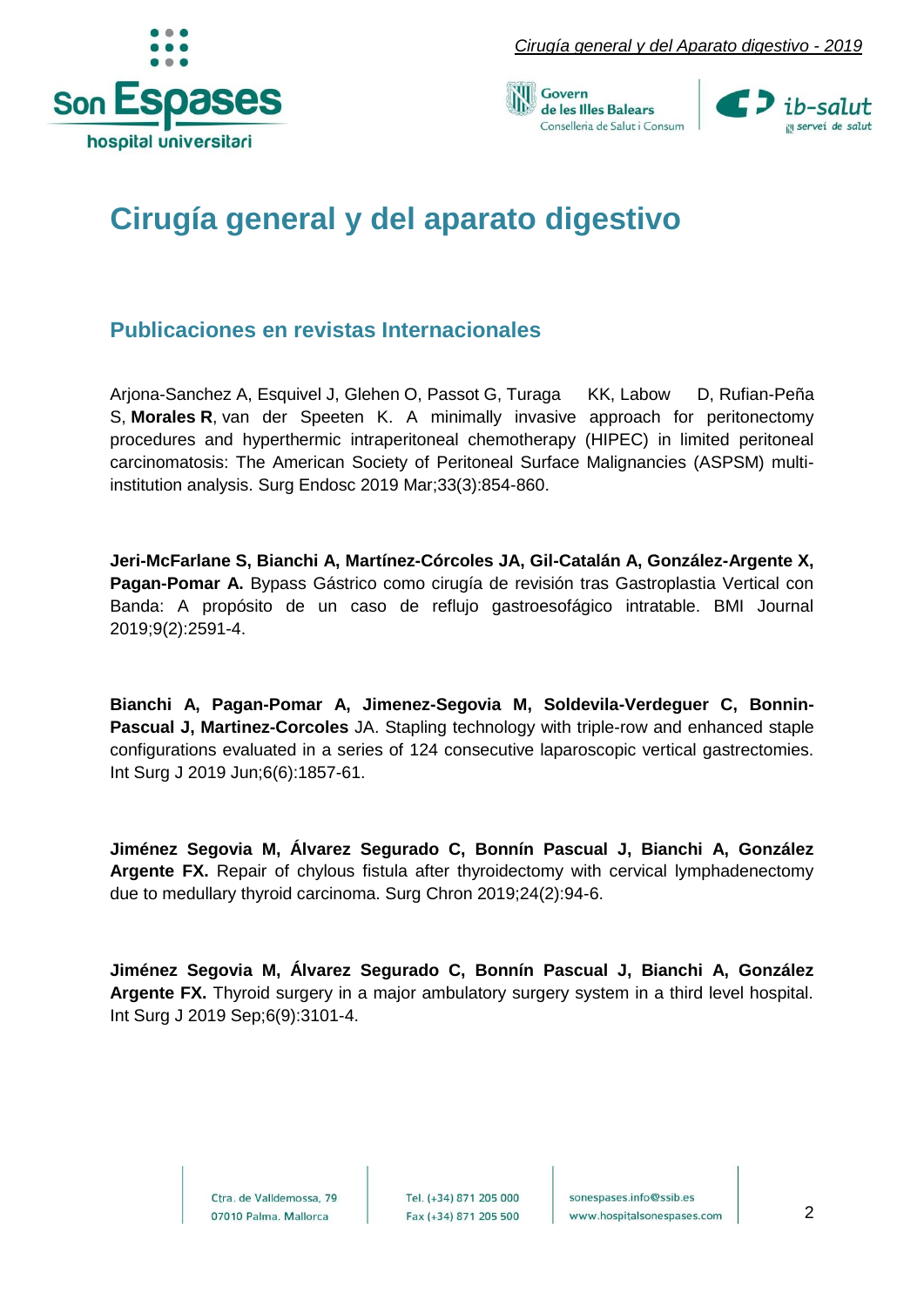





2015 European Society of Coloproctology (ESCP) collaborating group **([…Alonso](https://www.ncbi.nlm.nih.gov/pubmed/?term=Alonso%20N)  [N,](https://www.ncbi.nlm.nih.gov/pubmed/?term=Alonso%20N) [Ambrona Zafra D,](https://www.ncbi.nlm.nih.gov/pubmed/?term=Ambrona%20Zafra%20D) Ayala Candia BA, Bonnin Pascual J, [Pineño Flores C…](https://www.ncbi.nlm.nih.gov/pubmed/?term=Pine%25C3%25B1o%20Flores%20C)**). Patients with Crohn's disease have longer post-operative in-hospital stay than patients with colon cancer but no difference in complications' rate. World J Gastrointest Surg 2019; 11(5): 261- 270

Oesophago-Gastric Anastomosis Study Group on behalf of the West Midlands Research Collaborative. (…**Bianchi A, Pagan-Pomar A**…) International variation in surgical practices in units performing oesophagectomy for oesophageal cancer: a unit survey from the Oesophago-Gastric Anastomosis Audit (OGAA). World J Surg 2019Nov;43(11):2874-84

GlobalSurg Collaborative (…**[Fernandez-Vega L,](https://www.ncbi.nlm.nih.gov/pubmed/?term=Fernandez-Vega%20L) [Soldevila-Verdeguer C,](https://www.ncbi.nlm.nih.gov/pubmed/?term=Soldevila-Verdeguer%20C) [Sena-Ruiz](https://www.ncbi.nlm.nih.gov/pubmed/?term=Sena-Ruiz%20F)  [F,](https://www.ncbi.nlm.nih.gov/pubmed/?term=Sena-Ruiz%20F) [Pujol-Cano N,](https://www.ncbi.nlm.nih.gov/pubmed/?term=Pujol-Cano%20N) [Diaz-Jover P,](https://www.ncbi.nlm.nih.gov/pubmed/?term=Diaz-Jover%20P) [Garcia-Perez JM,](https://www.ncbi.nlm.nih.gov/pubmed/?term=Garcia-Perez%20JM) [Segura-Sampedro JJ,](https://www.ncbi.nlm.nih.gov/pubmed/?term=Segura-Sampedro%20JJ) [Pineño-Flores](https://www.ncbi.nlm.nih.gov/pubmed/?term=Pine%25C3%25B1o-Flores%20C)  [C,](https://www.ncbi.nlm.nih.gov/pubmed/?term=Pine%25C3%25B1o-Flores%20C) [Ambrona-Zafra D,](https://www.ncbi.nlm.nih.gov/pubmed/?term=Ambrona-Zafra%20D) [Craus-Miguel A,](https://www.ncbi.nlm.nih.gov/pubmed/?term=Craus-Miguel%20A) [Jimenez-Morillas P](https://www.ncbi.nlm.nih.gov/pubmed/?term=Jimenez-Morillas%20P)**…) . Global variation in anastomosis and end colostomy formation following left‐sided colorectal resection. BJS Open 2019; 3: 403–414.

Ripollés-Melchor J, Ramírez-Rodríguez JM, Casans-Francés R et al and [POWER Study](https://www.ncbi.nlm.nih.gov/pubmed/?term=POWER%20Study%20Investigators%20Group%20for%20the%20Spanish%20Perioperative%20Audit%20and%20Research%20Network%20(REDGERM)%255BCorporate%20Author%255D)  [Investigators Group for the Spanish Perioperative Audit and Research Network \(REDGERM\)](https://www.ncbi.nlm.nih.gov/pubmed/?term=POWER%20Study%20Investigators%20Group%20for%20the%20Spanish%20Perioperative%20Audit%20and%20Research%20Network%20(REDGERM)%255BCorporate%20Author%255D) (… **[Segura-Sampedro JJ,](https://www.ncbi.nlm.nih.gov/pubmed/?term=Segura-Sampedro%20JJ) [Alonso-Hernández N](https://www.ncbi.nlm.nih.gov/pubmed/?term=Alonso-Hern%25C3%25A1ndez%20N)**…) Association Between Use of Enhanced Recovery After Surgery Protocol and Postoperative Complications in Colorectal Surgery. JAMA Surg 2019; 154: 725.

GlobalSurg Collaborative (…**[Fernandez-Vega L,](https://www.ncbi.nlm.nih.gov/pubmed/?term=Fernandez-Vega%20L) [Soldevila-Verdeguer C,](https://www.ncbi.nlm.nih.gov/pubmed/?term=Soldevila-Verdeguer%20C) [Sena-Ruiz](https://www.ncbi.nlm.nih.gov/pubmed/?term=Sena-Ruiz%20F)  [F,](https://www.ncbi.nlm.nih.gov/pubmed/?term=Sena-Ruiz%20F) [Pujol-Cano N,](https://www.ncbi.nlm.nih.gov/pubmed/?term=Pujol-Cano%20N) [Diaz-Jover P,](https://www.ncbi.nlm.nih.gov/pubmed/?term=Diaz-Jover%20P) [Garcia-Perez JM,](https://www.ncbi.nlm.nih.gov/pubmed/?term=Garcia-Perez%20JM) [Segura-Sampedro JJ,](https://www.ncbi.nlm.nih.gov/pubmed/?term=Segura-Sampedro%20JJ) [Pineño-Flores](https://www.ncbi.nlm.nih.gov/pubmed/?term=Pine%25C3%25B1o-Flores%20C)  [C,](https://www.ncbi.nlm.nih.gov/pubmed/?term=Pine%25C3%25B1o-Flores%20C) [Ambrona-Zafra D,](https://www.ncbi.nlm.nih.gov/pubmed/?term=Ambrona-Zafra%20D) [Craus-Miguel A,](https://www.ncbi.nlm.nih.gov/pubmed/?term=Craus-Miguel%20A) [Jimenez-Morillas P](https://www.ncbi.nlm.nih.gov/pubmed/?term=Jimenez-Morillas%20P)**…) Pooled analysis of WHO surgical safety checklist use and mortality after emergency laparotomy. Br J Surg 2019; 106: e103–e112.

**Garcia-Granero A**, Pellino G, **Gamundi-Cuesta M, Gonzalez-Argente FX.** Damage Control Surgery for Acute Mesenteric Ischemia, Bowel Perforation, and Faecal Peritonitis. Clin Surg. 2019; 4: 2576

> Ctra, de Valldemossa, 79 07010 Palma. Mallorca

Tel. (+34) 871 205 000 Fax (+34) 871 205 500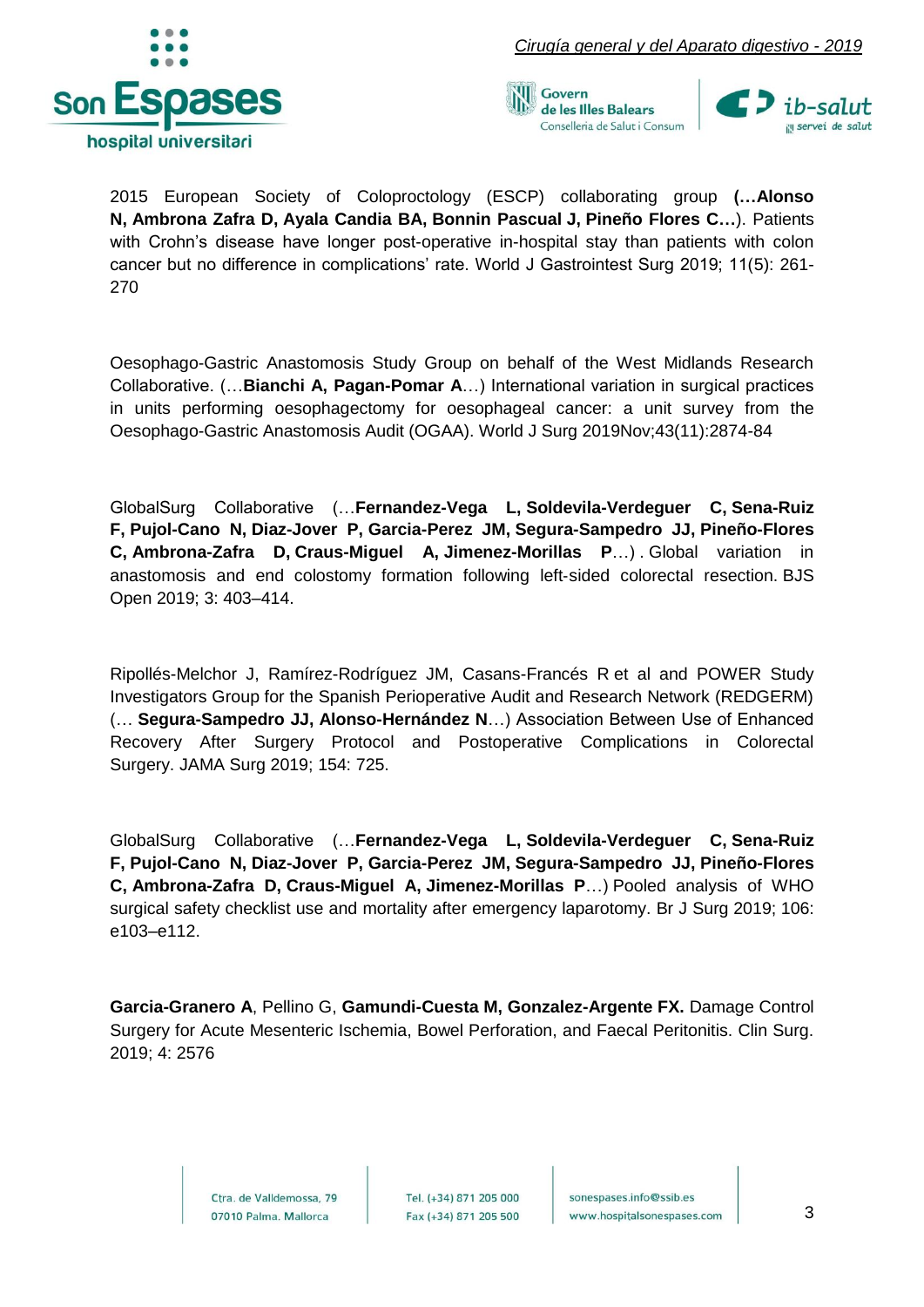





Esteve-Pérez N, Ferrer-Robles A, Gómez-Romero G, [Fabián-Gonzalez D,](https://www.ncbi.nlm.nih.gov/pubmed/?term=Fabi%25C3%25A1n-Gonzalez%20D%255BAuthor%255D&cauthor=true&cauthor_uid=30218305) [Verd-Rodriguez](https://www.ncbi.nlm.nih.gov/pubmed/?term=Verd-Rodriguez%20M%255BAuthor%255D&cauthor=true&cauthor_uid=30218305)  [M,](https://www.ncbi.nlm.nih.gov/pubmed/?term=Verd-Rodriguez%20M%255BAuthor%255D&cauthor=true&cauthor_uid=30218305) [Mora-Fernandez LC,](https://www.ncbi.nlm.nih.gov/pubmed/?term=Mora-Fernandez%20LC%255BAuthor%255D&cauthor=true&cauthor_uid=30218305) **[Segura-Sampedro JJ](https://www.ncbi.nlm.nih.gov/pubmed/?term=Segura-Sampedro%20JJ%255BAuthor%255D&cauthor=true&cauthor_uid=30218305)**, Tejada-Gavela S**, [Morales-Soriano](https://www.ncbi.nlm.nih.gov/pubmed/?term=Morales-Soriano%20R%255BAuthor%255D&cauthor=true&cauthor_uid=30218305)  [R](https://www.ncbi.nlm.nih.gov/pubmed/?term=Morales-Soriano%20R%255BAuthor%255D&cauthor=true&cauthor_uid=30218305)**. Goal-directed therapy in cytoreductive surgery with hyperthermic intraperitoneal chemotherapy: a prospective observational study. Clin Transl Oncol 2019; 21: 451–458.

Cascales-Campos PA, López-López V, Torres-Melero J, Arjona A, Muñoz-Casares FC, Barrios P, **Morales R**, Pereira F, Bretcha-Boix P, González-Bayón L, González-Moreno S, Gil JSurvival outcomes in patients aged 75 years and over with peritoneal colorectal carcinomatosis after cytoreductive surgery and hyperthermic intraperitoneal chemotherapy (HIPEC): multicenter study of the Spanish Group of Peritoneal Cancer Surgery (GECOP). [Clin Transl Oncol.](https://www.ncbi.nlm.nih.gov/pubmed/?term=Survival+outcomes+in+patients+aged+75+years+and+over+with+peritoneal+colorectal+carcinomatosis+after+cytoreductive+surgery+and+hyperthermic+intraperitoneal+chemotherapy+(HIPEC)%3A+multicenter+study+of+the+Spanish+Group+of+Peritoneal+Cancer+Surgery+(GECOP)) 2019 May 2. doi: 10.1007/s12094-019-02124-9

Cascales Campos Pedro Antonio, Muñoz-Casares Francisco-Cristobal, Gonzalez-Gil Alida, Sánchez-García Susana, Manzanedo Israel, **Morales Rafael**, Padilla-Valverde David, Villarejo Pedro, Pereira Fernando, Gil Elena, Gil José, Spanish Peritoneal Surgical Oncology Group (GECOP). Upfront citorreduction and hyperthermic intraperitoneal chemotherapy with paclitaxel in patients with stage III-C serous epithelial ovarian cancer. Clinical and Experimental Metastasis 2019. https://doi.org/10.1007/s10585-019-10010-5.

Arjona-Sanchez A, Rodriguez-Ortiz L, Baratti D, Schneider MA, Gutiérrez-Calvo A, García-Fadrique A, Tuynman JB, Cascales-Campos PA, Martín VC**, Morales R**, Salti GI, Arteaga X, Pacheco D, Alonso-Gomez J, Yalkin O, Villarejo-Campos P, Sanchez-Hidalgo JM, Casado-Adam A, Cosano-Alvarez A, Rufian-Peña S, Briceño J. RAS Mutation Decreases Overall Survival After [Optimal Cytoreductive Surgery and](https://www.ncbi.nlm.nih.gov/pubmed/31111351)  [Hyperthermic Intraperitoneal Chemotherapy of Colorectal Peritoneal Metastasis: A](https://www.ncbi.nlm.nih.gov/pubmed/31111351)  [Modification Proposal of the Peritoneal Surface Disease Severity Score.](https://www.ncbi.nlm.nih.gov/pubmed/31111351) Ann Surg Oncol. 2019, Aug;26(8):2595-2604.

**Segura-Sampedro JJ, Gonzalez-Argente X**, Cañete-Gómez J, Reguera-Rosal J. Device for organ packing. 2019; : WO 2019/137931 A1.

**Segura-Sampedro JJ, Pineño-Flores C, Craus-Miguel A, Morales-Soriano R, González-Argente FX**. New hemostatic device for grade IV–V liver injury in porcine model: a proof of concept. World J Emerg Surg 2019; 14: 58.

> Ctra, de Valldemossa, 79 07010 Palma. Mallorca

Tel. (+34) 871 205 000 Fax (+34) 871 205 500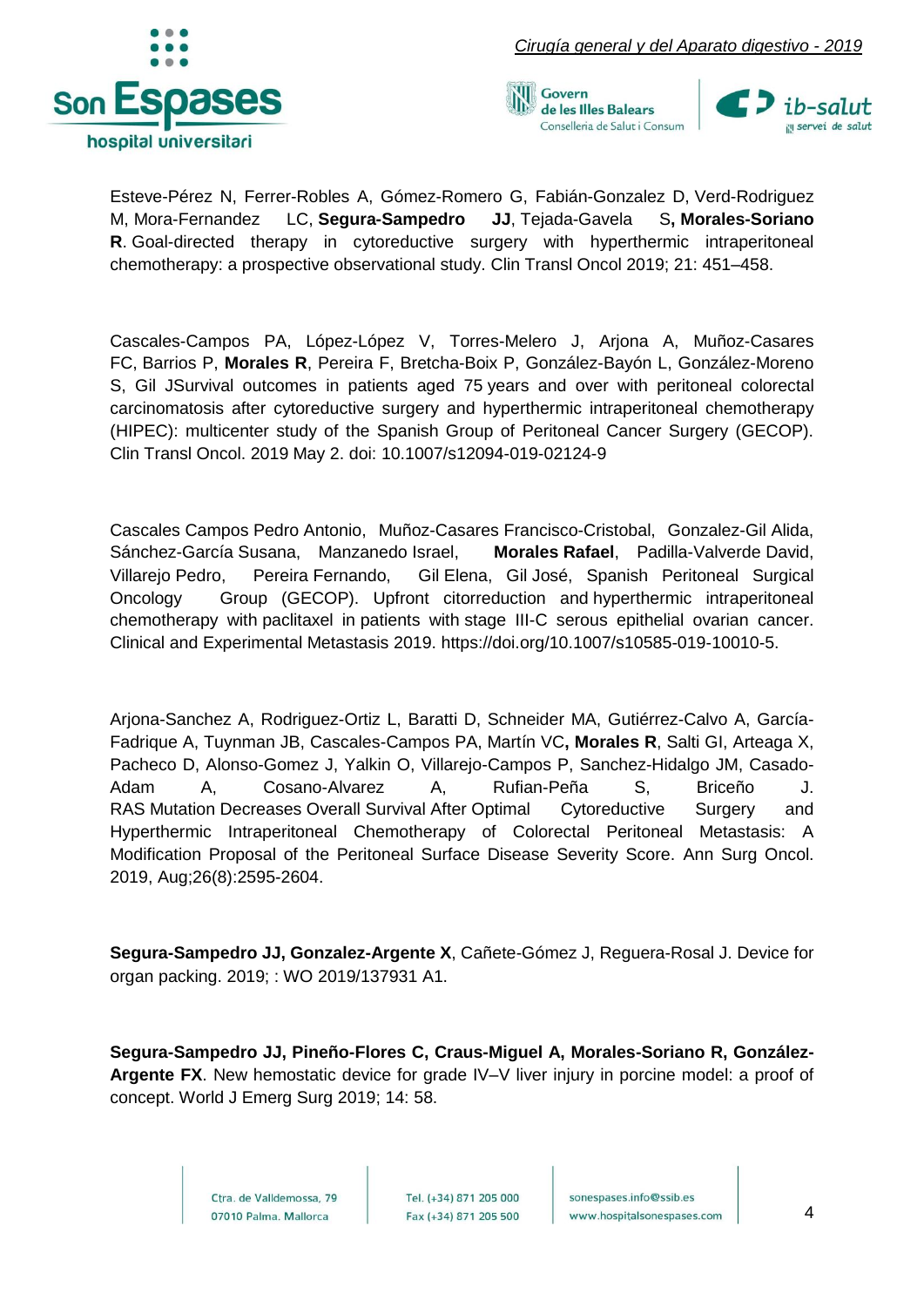





**S. Jeri-McFarlane, A. Bianchi, M. Jimenez-Segovia,** A. García-Piñeiro. Video: Appendectomy in Situs Inversus (on line) Septiembre 2019. URL disponible en MedTube: Sharing Medical Knowledge: [https://medtube.net/general-surgery/medical-videos/25077](https://medtube.net/general-surgery/medical-videos/25077-laparoscopic-appendectomy-in-situs-inversus) [laparoscopic-appendectomy-in-situs-inversus](https://medtube.net/general-surgery/medical-videos/25077-laparoscopic-appendectomy-in-situs-inversus)

Ripollés-Melchor J, Ramírez-Rodríguez JM, Casans-Francés R, et al. for the POWER Study Investigators Group for the Spanish Perioperative Audit and Research Network (REDGERM) (…**Juan José Segura-Sampedro, Natalia Alonso-Hernández**…) Association Between Use of Enhanced Recovery After Surgery Protocol and Postoperative Complications in Colorectal Surgery: The Postoperative Outcomes Within Enhanced Recovery After Surgery Protocol (POWER) Study. JAMA Surg. 2019;154(8):725–736.

[Cornely OA,](https://www.ncbi.nlm.nih.gov/pubmed/?term=Cornely%20OA%255BAuthor%255D&cauthor=true&cauthor_uid=31828337) [Cisneros JM,](https://www.ncbi.nlm.nih.gov/pubmed/?term=Cisneros%20JM%255BAuthor%255D&cauthor=true&cauthor_uid=31828337) [Torre-Cisneros J,](https://www.ncbi.nlm.nih.gov/pubmed/?term=Torre-Cisneros%20J%255BAuthor%255D&cauthor=true&cauthor_uid=31828337) [Rodríguez-Hernández MJ,](https://www.ncbi.nlm.nih.gov/pubmed/?term=Rodr%25C3%25ADguez-Hern%25C3%25A1ndez%20MJ%255BAuthor%255D&cauthor=true&cauthor_uid=31828337) [Tallón-Aguilar](https://www.ncbi.nlm.nih.gov/pubmed/?term=Tall%25C3%25B3n-Aguilar%20L%255BAuthor%255D&cauthor=true&cauthor_uid=31828337)  [L,](https://www.ncbi.nlm.nih.gov/pubmed/?term=Tall%25C3%25B3n-Aguilar%20L%255BAuthor%255D&cauthor=true&cauthor_uid=31828337) [Calbo E,](https://www.ncbi.nlm.nih.gov/pubmed/?term=Calbo%20E%255BAuthor%255D&cauthor=true&cauthor_uid=31828337) [Horcajada JP,](https://www.ncbi.nlm.nih.gov/pubmed/?term=Horcajada%20JP%255BAuthor%255D&cauthor=true&cauthor_uid=31828337) [Queckenberg C,](https://www.ncbi.nlm.nih.gov/pubmed/?term=Queckenberg%20C%255BAuthor%255D&cauthor=true&cauthor_uid=31828337) [Zettelmeyer U,](https://www.ncbi.nlm.nih.gov/pubmed/?term=Zettelmeyer%20U%255BAuthor%255D&cauthor=true&cauthor_uid=31828337) [Arenz D,](https://www.ncbi.nlm.nih.gov/pubmed/?term=Arenz%20D%255BAuthor%255D&cauthor=true&cauthor_uid=31828337) [Rosso-Fernández](https://www.ncbi.nlm.nih.gov/pubmed/?term=Rosso-Fern%25C3%25A1ndez%20CM%255BAuthor%255D&cauthor=true&cauthor_uid=31828337)  [CM,](https://www.ncbi.nlm.nih.gov/pubmed/?term=Rosso-Fern%25C3%25A1ndez%20CM%255BAuthor%255D&cauthor=true&cauthor_uid=31828337) [Jiménez-Jorge S,](https://www.ncbi.nlm.nih.gov/pubmed/?term=Jim%25C3%25A9nez-Jorge%20S%255BAuthor%255D&cauthor=true&cauthor_uid=31828337) [Turner G,](https://www.ncbi.nlm.nih.gov/pubmed/?term=Turner%20G%255BAuthor%255D&cauthor=true&cauthor_uid=31828337) [Raber S,](https://www.ncbi.nlm.nih.gov/pubmed/?term=Raber%20S%255BAuthor%255D&cauthor=true&cauthor_uid=31828337) [O'Brien S,](https://www.ncbi.nlm.nih.gov/pubmed/?term=O%2527Brien%20S%255BAuthor%255D&cauthor=true&cauthor_uid=31828337) [Luckey A;](https://www.ncbi.nlm.nih.gov/pubmed/?term=Luckey%20A%255BAuthor%255D&cauthor=true&cauthor_uid=31828337) [COMBACTE-CARE](https://www.ncbi.nlm.nih.gov/pubmed/?term=COMBACTE-CARE%20consortium%252FREJUVENATE%20Study%20Group%255BCorporate%20Author%255D)  [consortium/REJUVENATE](https://www.ncbi.nlm.nih.gov/pubmed/?term=COMBACTE-CARE%20consortium%252FREJUVENATE%20Study%20Group%255BCorporate%20Author%255D) Study Group (…**Morales Soriano R**…). Pharmacokinetics and safety of aztreonam/avibactam for the treatment of complicated intra-abdominal infections in hospitalized adults: results from the REJUVENATE study. [J Antimicrob Chemother.](https://www.ncbi.nlm.nih.gov/pubmed/31828337) 2019 Dec 12. doi: 10.1093/jac/dkz497

#### <span id="page-5-0"></span>**Publicaciones en revistas Nacionales**

**Bianchi A, Jiménez-Segovia M.** The Knick y la evolución de la medicina. Revista de Medicina y Cine [Internet]. 15 Mar 2019 [citado 14 Mar 2019]; 15(1): 55-56. Disponible en: http://revistas.usal.es/index.php/medicina\_y\_cine/article/view/20235

**Morales-Soriano, R.** Metastatic Peritoneal Disease. Where are we going?. Annals of Mediterranean Surgery 2019; 2(2),1-4.

**Ambrona Zafra, D., Rodríguez Pino, J., Morón Canis, J., Molina Romero, F., Palma Zamora, E., González Argenté, F., Morales Soriano, R**. Quistogastrostomia y necrosectomía laparoscópica tras pseudoquiste pancreático. Annals of Mediterranean Surgery 2019; 2(2), 20-22.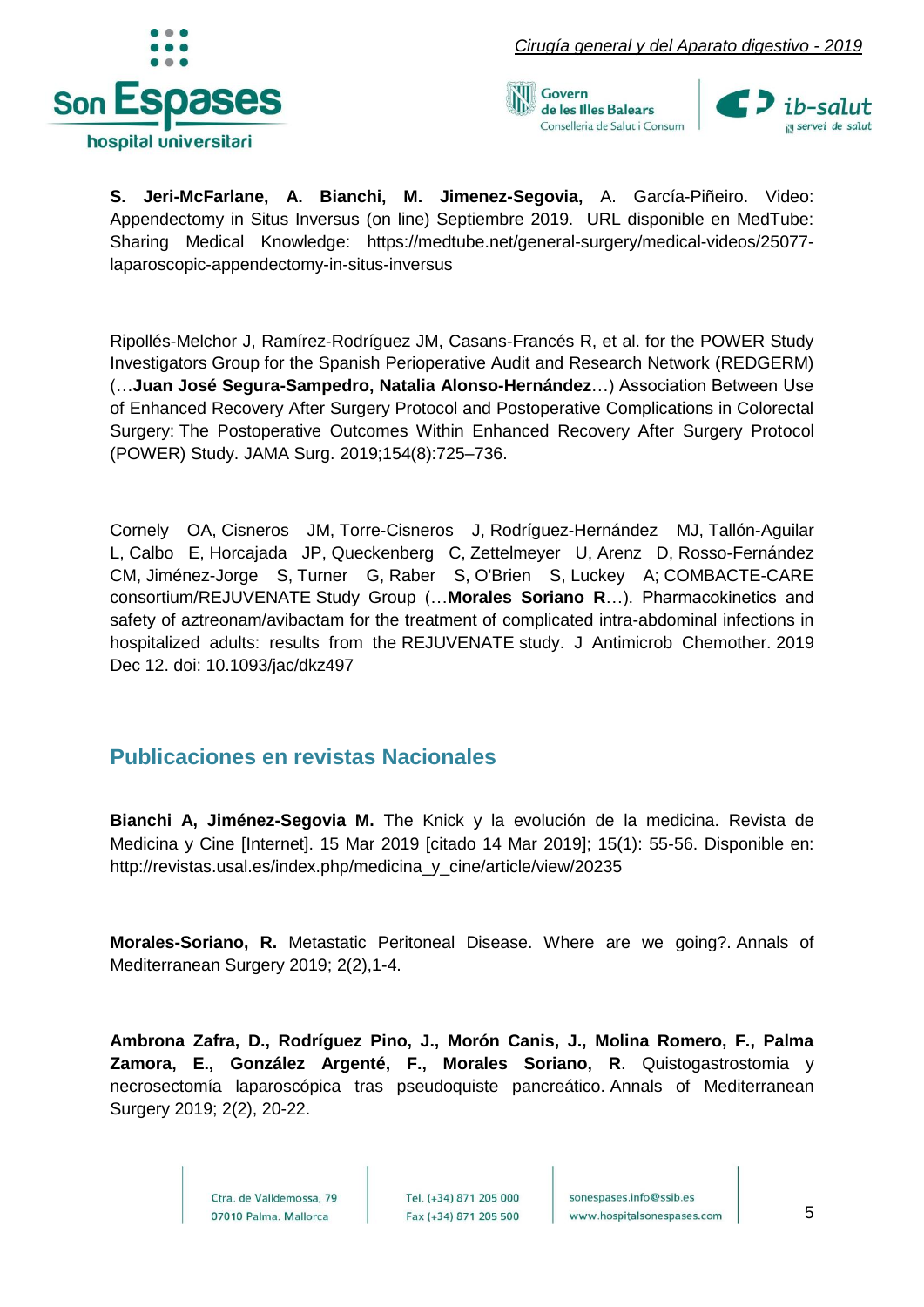





#### <span id="page-6-0"></span>**Comunicaciones a Congresos Internacionales**

Comunicación oral: Gonzalez-Hidalgo M, Munar M, Bibiloni P, Moya-Alcover G, **Craus-Miguel A, Segura-Sampedro JJ**. Detection of infected wounds in abdominal surgery images using fuzzy logic and fuzzy sets. En: 2019 International Conference on Wireless and Mobile Computing, Networking and Communications (WiMob). Barcelona 21-23 de octubre de 2019. Publicado en IEEE, 2019, pp 99–106.

Comunicación oral: González-Hidalgo M, Moyà-Alcover G, Munar-Covas M et al (**Segura-Sampedro JJ, Craus Miguel A**). Detection and Automatic Deletion of Staples in Images of Wound of Abdominal Surgery for m-Health Applications. En: ECCOMAS Thematic Conference on Computational Vision and Medical Image. Publicado por Tavares JMRS, Jorge RMN en Lecture Notes in Computational Vision and Biomechanics. Springer Nature, 2019, p 219–229.

Comunicación oral. G. Pellino, **A. Garcia-Granero**, J. Sancho Muriel, E. Alvarez, L. Sanchez, M. Frasson, A.A. Valverde Navarro, E. Garcia-Granero. Surgical anatomy of the deep postanal space and the re-modified Hanley procedure. En: 8º Congresso Nazionale Società Italiana di Chirurgia Colorettale. Biella, Italia. 11-13 Noviembre 2019.

Comunicación oral. G. Pellino, **A. Garcia-Granero**, J. Sancho Muriel, E. Alvarez, L. Sanchez, M. Frasson, A.A. Valverde Navarro, E. Garcia-Granero. Simulation of supralevator abscesses and fistula in cadavers: location, pelvic dissemination channels and drainage routes. En: 8º Congresso Nazionale Società Italiana di Chirurgia Colorettale. Biella, Italia. 11- 13 Noviembre 2019.

#### <span id="page-6-1"></span>**Comunicaciones a Congresos Nacionales**

Comunicación oral. **Carla Soldevila Verdeguer, Juan José Segura Sampedro, Cristina Pineño Flores, Andrea Craus Miguel,** Pilar Sanchís Cortés**, Laura Fernández Vega, Francesc Xavier González Argenté, Rafael Morales Soriano.** Identificación de factores predictores de morbilidad postoperatoria en cirugía de citorreducción con hipec para carcinomatosis colorrectal. En: 27 Jornadas Internacionales de coloproctología "Enrique Casal". Baiona. Octubre 2019.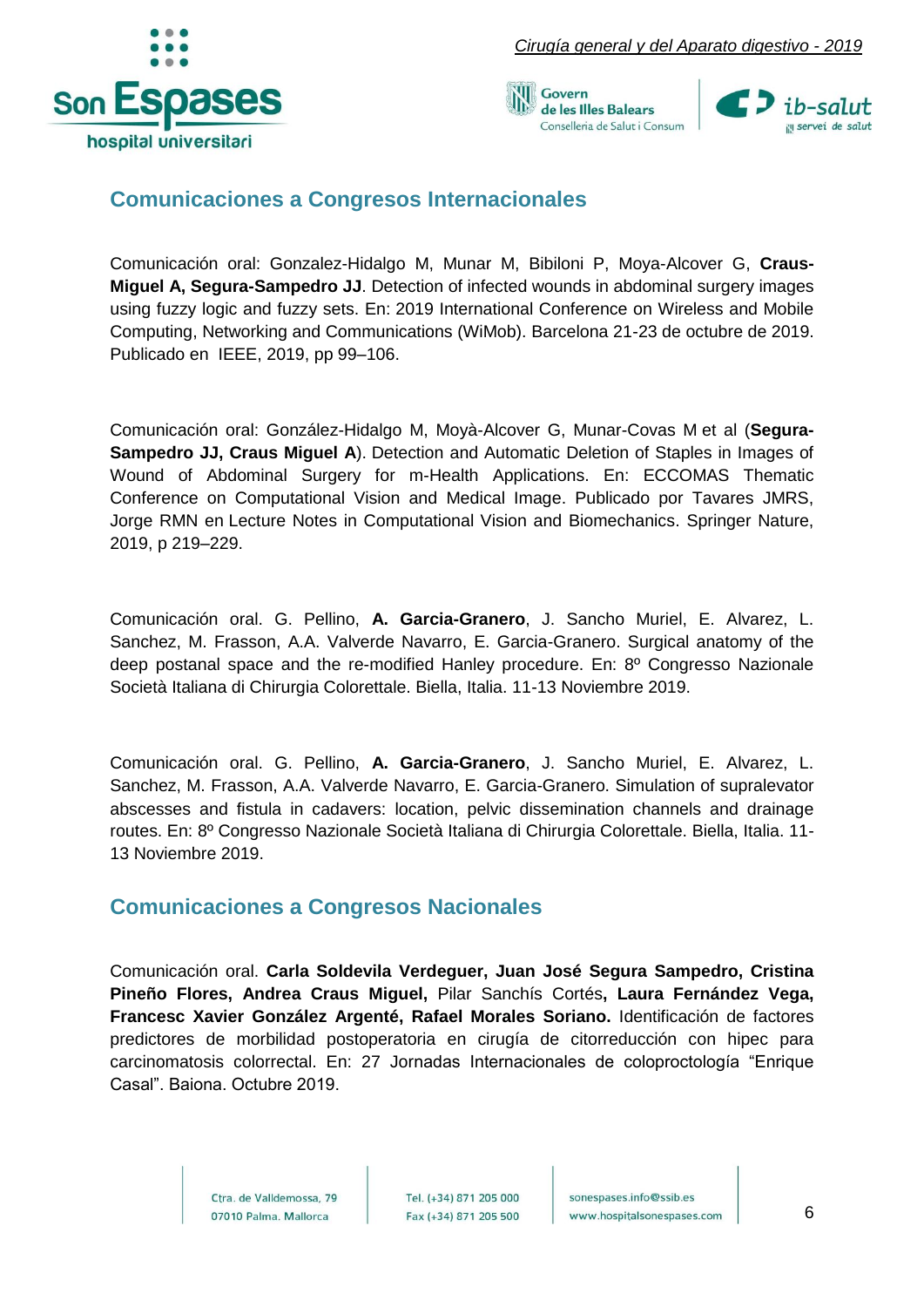





Comunicación oral. **Carla Soldevila Verdeguer, Á. García-Granero, A.** Blasco Serra, G. Pellino, **C. Pineño Flores,** J. García Armengol, M. García Gausí, J.V. Roig Vila, A.A. Valverde Navarro, **M. Gamundí Cuesta F.X. González Argenté.** Aumento de la longitud mesentérica en el reservorio ileoanal: estudio comparativo anatomoquirúrgico. En: 27 Jornadas Internacionales de coloproctología "Enrique Casal". Baiona. Octubre 2019.

Comunicación vídeo: **Pineño Flores, Cristina; García-Granero García-Fuster, Álvaro; Soldevila Verdeguer, Carla; Pellino,Gianluca; Segura Sampedro, Juan José; Blasco Serra, Arantxa ; Valverde Navarro, Alfonso A. Gamundí Cuesta, Margarita ; González Argente, Francesc Xavier**. Anatomía quirúrgica vascular aplicada a la anastomosis colorrectal sin tensión: vídeo dinámico . En: 27 Jornadas Internacionales de coloproctología "Enrique Casal". Baiona. Octubre 2019.

Comunicación oral. Premio mejor comunicación oral. **Alvaro Garcia-Granero**, Gianluca Pellino, Delfina Fletcher-Sanfeliu, Matteo Frasson, Luis Sanchez-Guillen, Alberto Domenech Dolz, Vicente Primo, Romaguera, Arantxa Blasco Serra, Alfonso A. Valverde-Navarro. Fascia de Fredet. Nuevo "landmark" embriológico en la linfadenectomía-D3 en el cancer de colon derecho. En: 27 Jornadas Internacionales de coloproctología "Enrique Casal". Baiona. Octubre 2019.

Comunicación oral. Primo Romaguera, Vicent, **García-Granero García-Fuster, Álvaro** Millán, Mónica Pellino, Gianluca Ibáñez Cánovas, Noelia Sánchez Guillén, Luís Sancho Muriel, Jorge de València Álvarez Sarrado, Eduardo Valverde Navarro, Alfonso. Splenic Flexure Box. Cinco tipos de movilización laparoscópica del ángulo esplénico. En: 27 Jornadas Internacionales de coloproctología "Enrique Casal". Baiona. Octubre 2019.

Comunicación vídeo. Premio mejor comunicación vídeo. **Alvaro Garcia-Granero**, Vicent Primo Romaguera, Monica Millan, Gianluca Pellino, Delfina Fletcher Sanfeliu, Matteo Frasson, Blas Flor-Lorente, Noelia Ibañez-Canovas, Luis Sánchez-Guillén, Arantxa Blasco Serra, Eduardo, Garcia-Granero, Alfonso A. Valverde-Navarro. Splenic flexure "box". Cinco tipos de liberacion laparoscopica del angulo esplenico. Video dinamico. En: 27 Jornadas Internacionales de coloproctología "Enrique Casal". Baiona. Octubre 2019.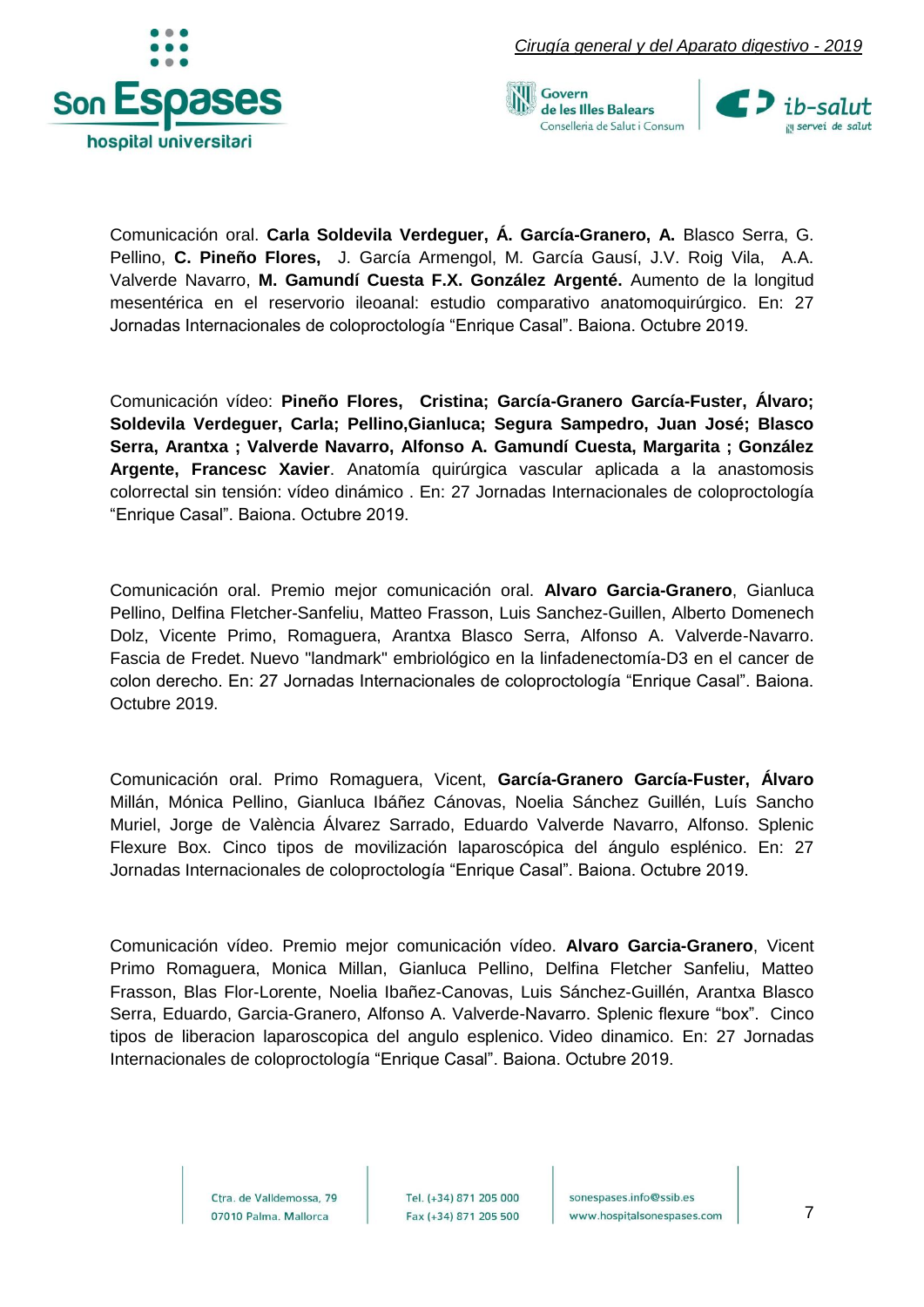





Comunicación vídeo. Vicent Primo Romaguera, **Alvaro Garcia-Granero**, Gianluca Pellino, Delfina Fletcher-Sanfeliu, Matteo Frasson, Luis Sanchez-Guillen, Alberto Domenech Dolz, Luis Sabater Ortí, Francisco Martinez-Soriano, Alfonso A. Valverde-Navarro. Fascia de coalescencia de Fredet: nuevo landmark embriológica en la escisión completa del mesocolon en cancer de colon derecho. En: 27 Jornadas Internacionales de coloproctología "Enrique Casal". Baiona. Octubre 2019.

Comunicación póster. **Carla Soldevila Verdeguer, Juan José Segura Samnpedro, Cristima Pineño Flores, Andrea Craus Miguel, David Ambrona Zafra, María Alfonso García, Ester Ferrer,** Pilar Sanchís Cortés, **Xavier González Argenté, Rafael Morales Soriano.** ¿Qué factores pueden predecir las complicaciones postoperatorias en cirugía de citorreducción + HIPEC? En VI congreso Nacional SEOQ y VIII Reunión Internacional GECOP. Murcia 5-7 junio 2019.

Comunicación póster. **Rafael Morales Soriano, José Carlos Rodríguez Pino, Francesc Xavier Molina Romero, José Miguel Morón Canis, Elías Palma Zamora, Cristina Pineño Flores, David Ambrona Zafra , Carla Soldevila Verdeguer, Natalia Pujol Cano, Xavier González Argenté**. Influencia de la resección de vena mesentérica en la morbimortalidad y supervivencia del adenocarcinoma ductal de páncreas. estudio de emparejamiento por análisis de propensión. En VI congreso Nacional SEOQ y VIII Reunión Internacional GECOP. Murcia 5-7 junio 2019

Comunicación póster**. Ester Ferrer Inaebnit, Juan José Segura Sampedro, María Alfonso García, Cristina Pineño Flores, Carla Soldevila Verdeguer, Xavier González Argenté, Rafael Morales Soriano.** Carcinomaatosis Peritoneal por Feocromocitoma. En: V Reunión Societat Balear de Cirurgia (SOBACIR). Hospital Mateu Orfila. Menorca. Marzo 2019

Comunicación póster**. María Alfonso García, Carla Soldevila Verdeguer, Juan José Segura Sampedro, Ester Ferer Inaebnit, Cristina Pineño Flores, Rafael Morales Soriano, Francesc Xavier González Argente**. Lesión de Dieulafoy a nivel yeyunal, diagnóstico y manejo terapéutico. En: V Reunión Societat Balear de Cirurgia (SOBACIR). Hospital Mateu Orfila. Menorca. Marzo 2019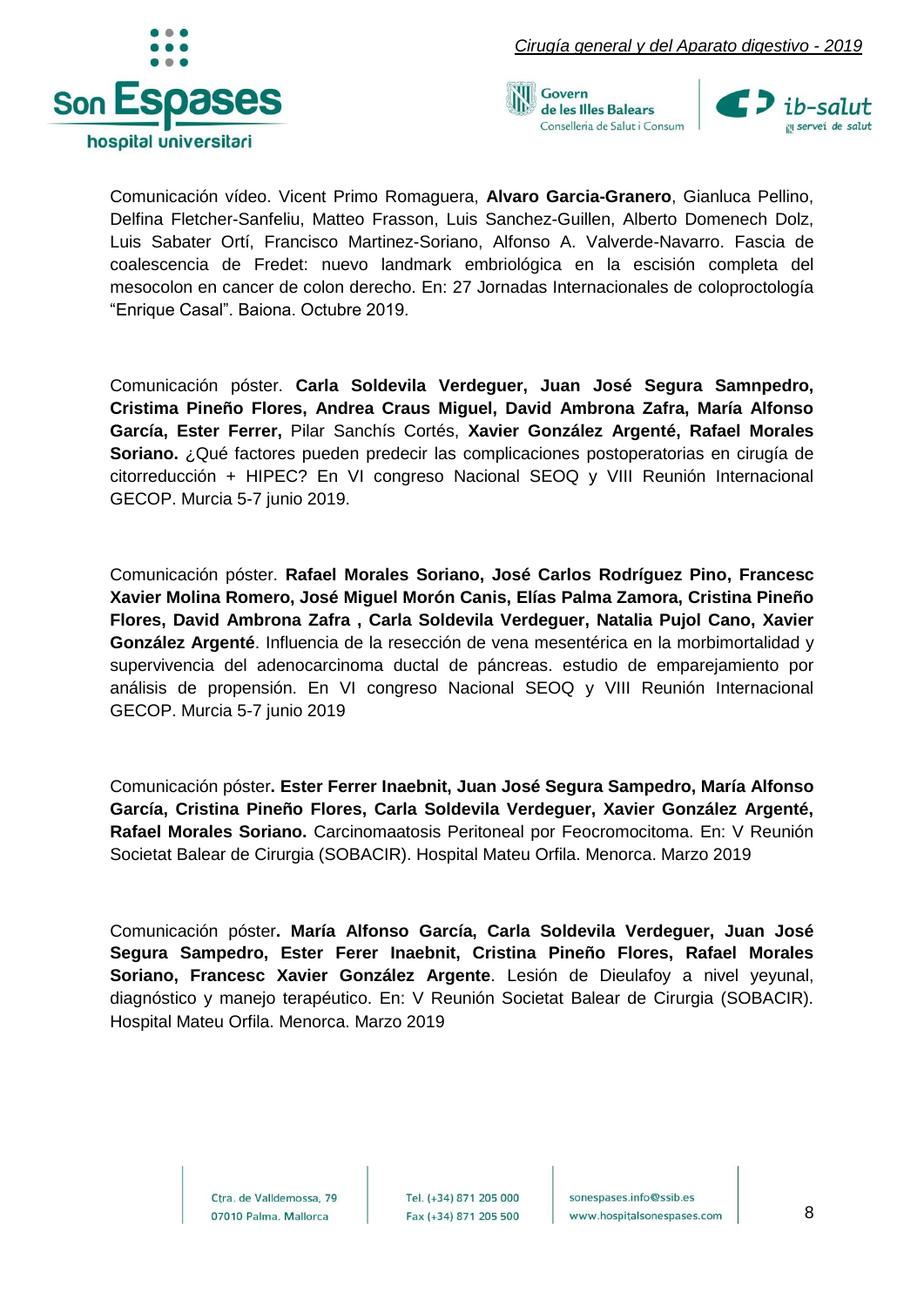





Comunicación póster**. Gil Catalán A, Segura Sampedro JJ, Jerí McFarlane S, Pineño Flores C, Ambrona Zafra D, Soldevila Verdeguer CM, Álvarez Rio A,** Estrada Cuxart J**, Morales Soriano R, Gonzalez Argente FJ.** Exéresis completa y reconstrucción con colgajo ALT. En: V Reunión Societat Balear de Cirurgia (SOBACIR). Hospital Mateu Orfila. Menorca. Marzo 2019

Comunicación póster. Premio mejor póster. **Soldevila Verdeguer C, Segura Sampedro JJ, Pineño Flores C, Pineño Flores C, Craus Miguel A, Ambrona Zafra D, Alfonso Gacía M, Ferrer Inaebnit E, Sanchís Cortés P, González Argenté XF, Morales Soriano R.** Factores predictores de morbilidad postoperatoria en cirugía de citorreducción + HIPEC**.** En: V Reunión Societat Balear de Cirurgia (SOBACIR). Hospital Mateu Orfila. Menorca. Marzo 2019

Comunicación póster. **Laura Fernández Vega, Cristina Pineño Flores, Gonzalo Martín Martín, Andrea Craus Miguel, David Ambrona Zafra, Carlos Augusto Jiménez Viñas, Jose María García Pérez, Juan José Segura Sampedro, Francesc Xavier González Argenté**. Traumatismo esplénico. A qué y cómo nos enfrentamos. En: V Reunión Societat Balear de Cirurgia (SOBACIR). Hospital Mateu Orfila. Menorca. Marzo 2019.

Comunicación póster. **Laura Fernández Vega, Natalia Alonso Hernández, Aina Ochogavia Segui, Andrea Craus Miguel, David Ambrona Zafra, Natalia Pujol Cano, Sebastián Jerí Mcfarlane, Myriam Fernández Ysart, Margarita Gamundi Cuesta, Francesc Xavier González Argenté.** Buscando los criterios quirúrgicos de la cirugía electiva de la diverticulitis aguda. En: V Reunión Societat Balear de Cirurgia (SOBACIR). Hospital Mateu Orfila. Menorca. Marzo 2019.

Comunicación póster. **Soldevila Verdeguer C, Segura Sampedro JJ, Ambrona Zafra D, Pineño Flores C, Ambrona Zafra D, Pujol Cano N, Fernández Vega L, Craus Miguel A, Gil Catalán A, González Argenté XF, Morales Soriano R.** Citostáticos en el tratamiento de las metástasis peritoneales de origen colorrectal: ¿Oxaliplatino o Mitomicina C? En: V Reunión Societat Balear de Cirurgia (SOBACIR). Hospital Mateu Orfila. Menorca. Marzo 2019.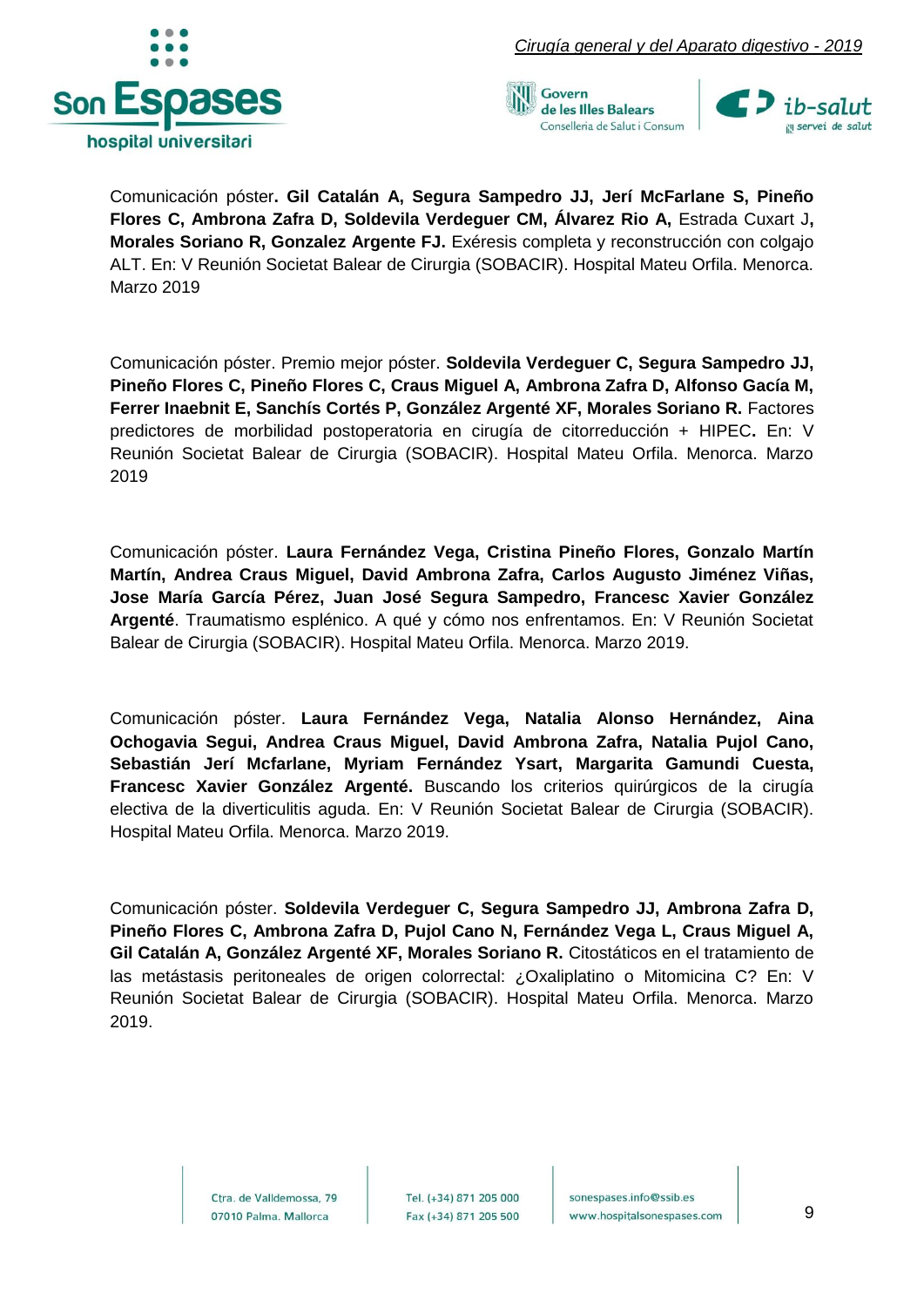





Comunicación póster. **N. Pujol Cano, JM Morón Canis, FX Molina Romero, E Palma Zamora, R Morales Soriano, JC Rodríguez Pino, FX González Argenté.** Análisis de indicaciones para cirugía hepática laparoscópica y su índice de morbimoralidad. ¿Seleccionamos bien a los pacientes candidatos a abordaje laparoscópico? En: V Reunión Societat Balear de Cirurgia (SOBACIR). Hospital Mateu Orfila. Menorca. Marzo 2019.

Comunicación póster. **N. Pujol Cano, JM Morón Canis, FX Molina Romero, A Ochogavía Seguí, M Gamundí Cuesta, C Soldevila Verdeguer, A Craus Miguel, FX González Argenté.** Traumatismo hepático: revisión de su manejo y presentación de un caso. En: V Reunión Societat Balear de Cirurgia (SOBACIR). Hospital Mateu Orfila. Menorca. Marzo 2019.

Comunicación póster. **Andrea Craus Miguel, Myriam Fernández Isart, Natalia Pujol Cano, Carla Soldevila Verdeguer, Sebastián Jeri McFarley, Juan José Segura Sampedro, Laura Fernández Vega, Cristina Pineño Flores, Margarita Gamundí Cuesta, Francisco Xavier González Argente.** PRO (Patient-Reported-Outcomes) tras esfinterotomía lateral interna (ELI): resultados a largo plazo. En: V Reunión Societat Balear de Cirurgia (SOBACIR). Hospital Mateu Orfila. Menorca. Marzo 2019.

Comunicación póster. **Pineño Flores C, Segura Sampedro J, Soldevila Verdeguer, Pujol Cano N, Craus Miguel A, Fernández Vega L, Jeri McFarlane S, Gil Catalán A, González Argenté X, Morales Soriano R.** Supervivencia en carcinomatosis peritoneal de origen colorrectal tras citorreducción e HIPEC en Baleares. En: V Reunión Societat Balear de Cirurgia (SOBACIR). Hospital Mateu Orfila. Menorca. Marzo 2019.

Comunicación oral. **Andrea Craus Miguel, Myriam Fernández Isart, Natalia Pujol Cano, Carla Soldevila Verdeguer,Sebastian Jeri Mc Farlane, Juan Jose Segura Sampedro, Laura Fernández Vega, Cristina Pineño Flores, Margarita Gamundi Cuesta, Francisco Javier Gonzalez Argente.** pro (Patient-Reported-Outcomes) a largo plazo tras esfinterotomía lateral interna (ELI): satisfacción y resultados. En XXIII reunión Nacional de la Fundación Asociación Española de Coloproctología. Valladolid, del 15 al 17 de mayo de 2019.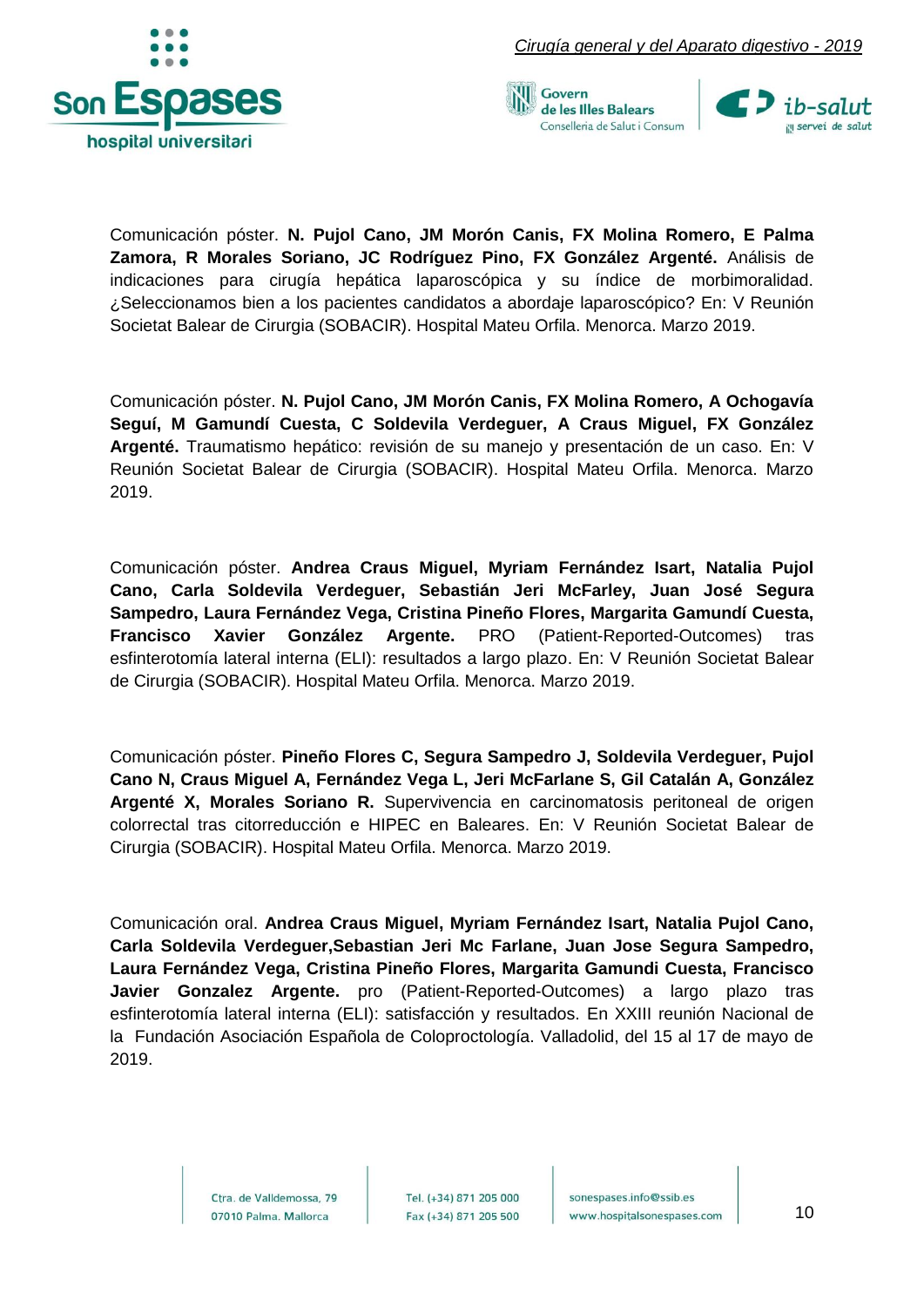

*Cirugía general y del Aparato digestivo - 2019*





Comunicación póster. **Andrea Craus Miguel, Myriam Fernández Isart,Carla Soldevila Verdeguer, Natalia Pujol Cano,Sebastian Jeri Mc Farlane, Juan Jose Segura Sampedro, Aina Ochogavia Segui, Cristina Pineño Flores, Margarita Gamundi Cuesta, Francisco Javier Gonzalez Argente.** Hemorroidectomia y esfinterotomia lateral interna (eli) simultanea, ¿aumenta la incontinencia?. En XXIII reunión Nacional de la Fundación Asociación Española de Coloproctología. Valladolid, del 15 al 17 de mayo de 2019.

Comunicación oral. **Cristina Pineño Flores, Juan José Segura Sampedro, Carla Soldevila Verdeguer, Natalia Pujol Cano, Andrea Craus Miguel, Laura Fernández Vega, Sebastián Jerí McFarlane, Alejandro Gil Catalán, Xavier González Argenté, Rafael Morales Soriano.** Análisis de los factores predictores de supervivencia en pacientes con carcinomatosis peritoneal por cáncer de colon tratados con cirugía citorreductora e HIPEC. En XXIII reunión Nacional de la Fundación Asociación Española de Coloproctología. Valladolid, del 15 al 17 de mayo de 2019.

Comuniación póster. **Fernández Vega, Laura; Alonso Hernández, Natalia; Ochogavia Segui, Aina; Craus Miguel, Andrea; Pineño Flores, Cristina; Soldevila Verdeguer, Carla; Gil Catalán, Alejandro; Fernández Ysart, Myriam; Gamundi Cuesta, Margarita; González Argenté, Francesc Xavier.** ¿Es la diverticulitis aguda perforada sinónimo de cirugía? búsqueda de los posibles factores de riesgo asociados. En XXIII reunión Nacional de la Fundación Asociación Española de Coloproctología. Valladolid, del 15 al 17 de mayo de 2019

Comunicación póster**. Laura Fernández Vega, Natalia Alonso Hernández, Aina Ochogavia Segui, Andrea Craus Miguel, David Ambrona Zafra, Natalia Pujol Cano, Sebastián Jerí Mcfarlane, Myriam Fernández Ysart, Margarita Gamundi Cuesta, Francesc Xavier González Argenté.** "Cirugía electiva de la diverticulitis aguda. En busca de los criterios quirúrgicos" En XXIII reunión Nacional de la Fundación Asociación Española de Coloproctología. Valladolid, del 15 al 17 de mayo de 2019

Comunicación oral. **Pujol Cano N, Molina Romero F.X, Morón Canis J.M, Palma Zamora E, Morales Soriano R, Rodríguez Pino J.C, González Argenté F.X.** Validación de las Tokyo Guidelines 2018 como tratamiento de la colecistitis aguda moderada. En: XXII Reunión Nacional de Cirugía AEC. Santander. Del 6 al 8 de noviembre de 2019.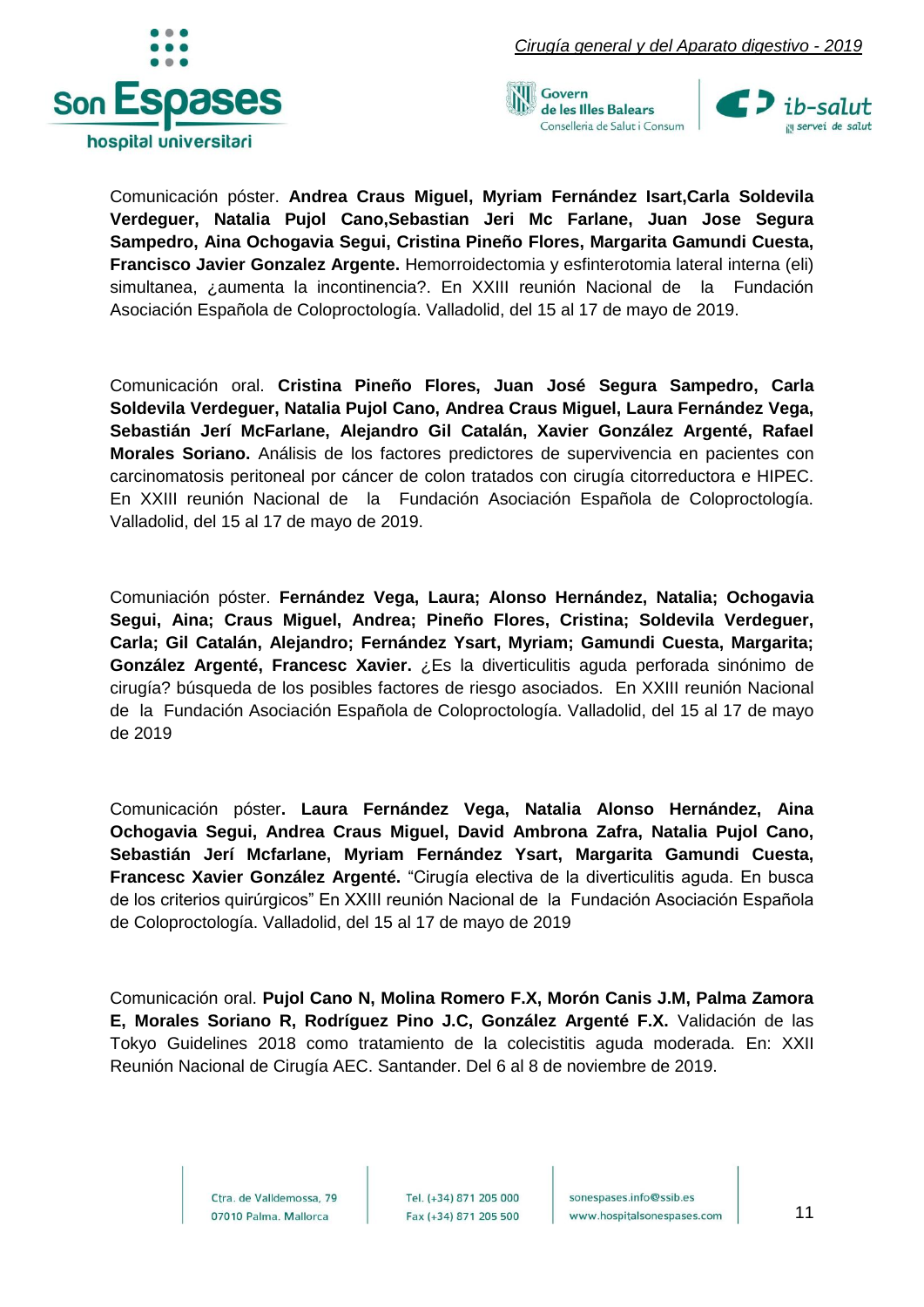





Comunicación oral. **Pujol Cano N, Molina Romero F.X, Morón Canis J.M, Sena Ruiz F, Palma Zamora E, González Argenté F.X.** Hepatectomía derecha ampliada al segmento i por hepatocarcinoma con reemplazo de la vena cava inferior por invasión tumoral. En: XXII Reunión Nacional de Cirugía AEC. Santander. Del 6 al 8 de noviembre de 2019.

Comunicación vídeo. **Pujol Cano N, Molina Romero F.X, Morón Canis J.M, Morales Soriano R, Rodríguez Pino J.C, Palma Zamora E, González Argenté F.X.** Aplicación clínica de la fluorescencia con verde de indocianina en la colecistectomía laparoscópica. En: XXII Reunión Nacional de Cirugía AEC. Santander. Del 6 al 8 de noviembre de 2019.

Comunicación oral. **L. Fernández Vega, A. Craus Miguel, N. Alonso Hernández, J.J. Segura Sampedro, A. Ochogavía Segui, M. Fernández Ysart, M. Gamundi Cuesta, F.X. González Argente.** Manejo de la diverticulitis aguda perforada. ¿Es seguro el tratamiento conservador? En: XXII Reunión Nacional de Cirugía AEC. Santander. Del 6 al 8 de noviembre de 2019.

Comunicación póster. **L. Fernández Vega, N. Alonso Hernández, A. Craus Miguel, D. Ambrona Zafra, N. Pujol Cano, S. Jerí Mcfarlane, M. Gamundi Cuesta, F.X. González Argente.** Cirugía electiva tras diverticulitis aguda: ¿cuándo operar? En: XXII Reunión Nacional de Cirugía AEC. Santander. Del 6 al 8 de noviembre de 2019.

Comunicación oral. **Juan José Segura, Cristina Pineño, Rafael Morales, Jose Maria Garcia, Carla Soldevila, Andrea Craus, F Xavier González Argente.** Politraumatismes a les Illes Balears: del balconing a la innovació tecnológica. En: Formació continuada Societat Catalana. Barcelonam 13 Mayo 2019.

Comunicación vídeo. **Gonzalo P. Martín Martín. J.M. Olea, L. Fernandez, A. Ochogavia, M. Fernandez, J.J. Segura, N. Alonso, M. Gamundi, X. Gonzalez.** Total mesocolic excision fluorescence-guided: in search of lymphatic flow. En: 27th EAES International congress. Sevilla. Junio 2019.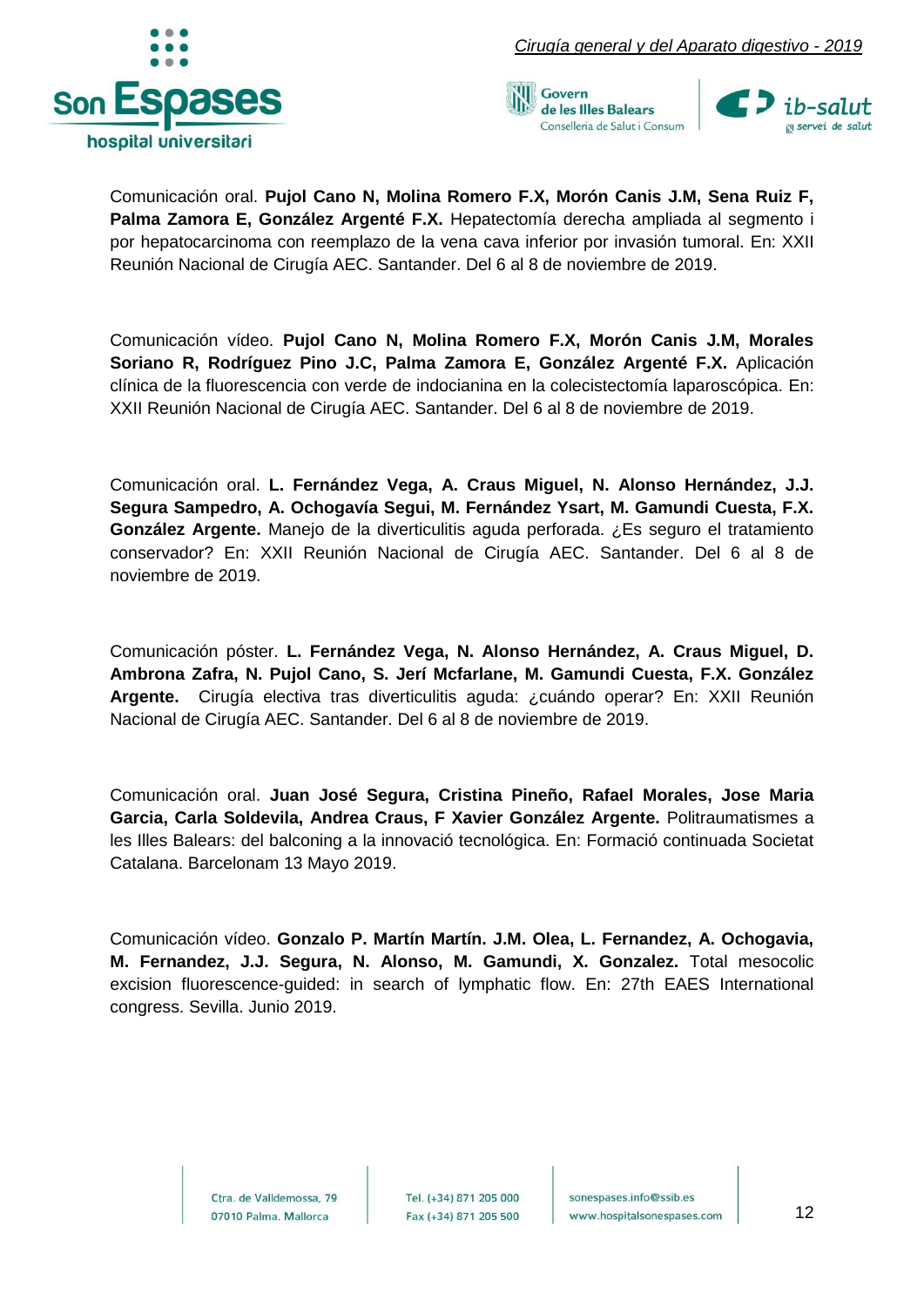





Comunicación oral. J. Puiguriguer Ferrando, B. Rodríguez Chikri, **L. Fernández Vega, N. Pujol Cano,** C. Homar Amengual, B. Barceló Martín. Body-packer, "be water my friend". En: XXIII Jornadas Nacionales De Toxicología Clínica y XIII Jornadas De Toxicovigilancia. Valencia. Noviembre-2019.

#### <span id="page-13-0"></span>**Capítulos de libro**

**F Xavier González, A. Pagan.** Cirugía de Urgencias de Estómago y Duodeno. En: Mª Dolores Pérez Díaz, José Ceballos Esparragón. Cirugía de Urgencias. Guía Clínica de la Asociación Española de Cirujanos. Madrid: Aran Ediciones S.L.; 2019. P. 71-84.

#### <span id="page-13-1"></span>**Proyectos de Investigación financiados**

Uso del sistema VacBagPack (VBP) para el trauma hepático en modelo porcino. CIPP-0038- 15. IP: **Juan José Segura-Sampedro**. Co-investigador: **González Argente FX.** Agencia financiadora: HUSE. Finalizado en 2019.

Aplicación de la imagen de la huella lipídica para la identificación de nuevos biomarcadores y dianas terapéuticas de cáncer de colon. Investigadores: Lipids in Human Pathology Group. Institut d'Investigació Sanitària de Palma (IdISPa). Research Unit. Hospital Universitario Son Espases. Barceló G, **González FX, Martín G, Olea JM**, Ginard D, Khorrami S, Amengual I, López D, Bestard J, Payeras MA. Beca FIS 2016 (Fondo de Investigación en Salud - Instituto de Salud Carlos III). Septiembre 2016 - actualmente en curso.

Estudio multicénctrico de cohortes prospectivo (Snap Shot Audit): REIC (Registro de enfermedad inflamatoria y cirugía). Tratamiento quirúrgico de la enfermedad inflamatoria intestinal en España. **Alonso Hernández N.** Actualmente en curso

Right Iliac Fossa Treatment Audit. RIFT Study Group and West Midlands Research Collaborative. Investigador principal del centro: **Segura Sampedro JJ.** Finalizado en 2019.

> Ctra, de Valldemossa, 79 07010 Palma. Mallorca

Tel. (+34) 871 205 000 Fax (+34) 871 205 500

sonespases.info@ssib.es www.hospitalsonespases.com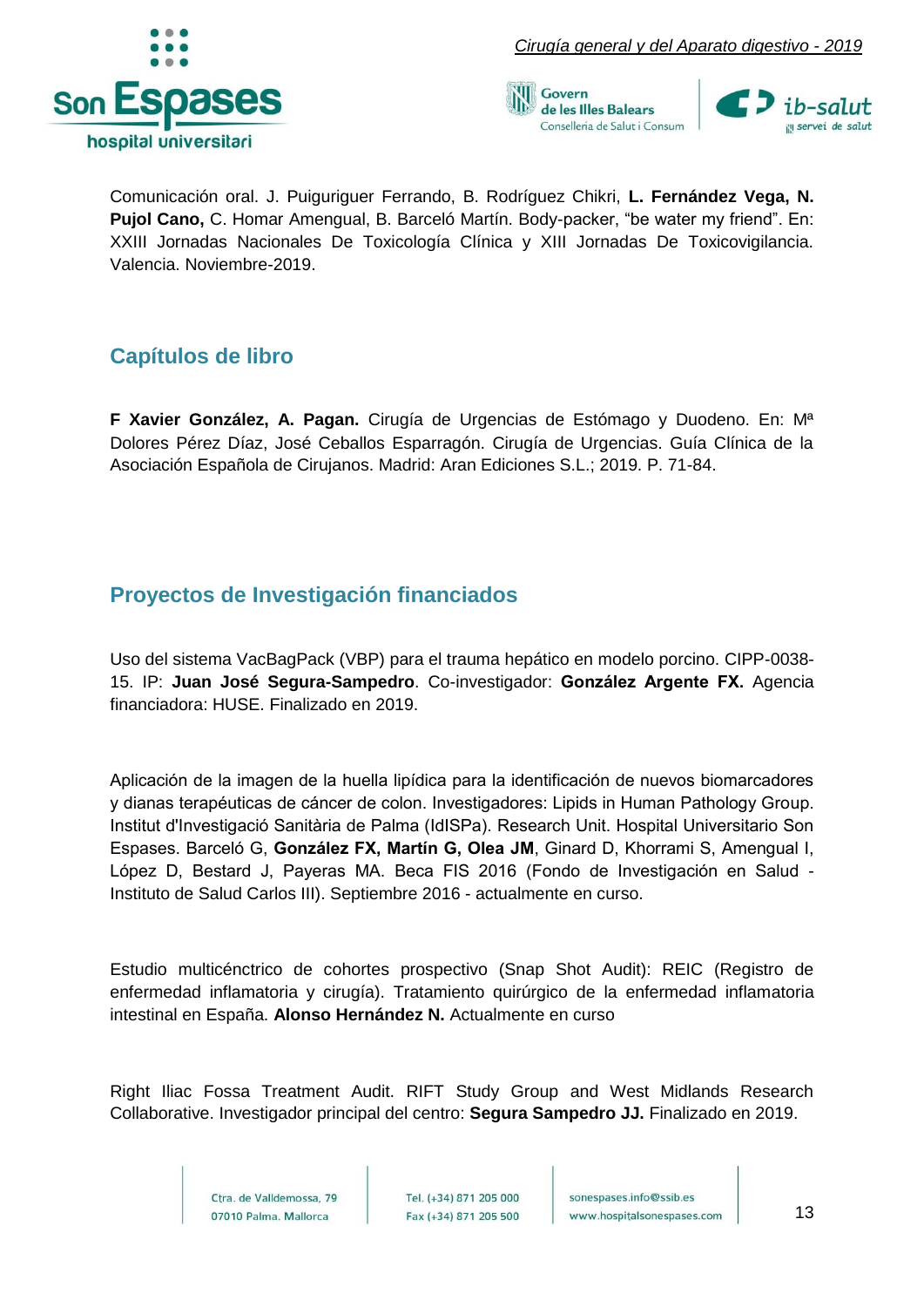





POWER Audit. Postoperative Outcomes Within an Enhanced Recovery After Surgery Protocol. Estudio multicéntrico nacional. Investigador principal del centro: **Segura Sampedro JJ.** Finalizado en 2019.

Estudio ANACARE. Registro español sobre fugas en nastomosis tras cirugíaa de cáncer de recto. Estudio prospectivo, observacional, longitudinal y multicéntrico. IP: Dr. Blas Flor, investigador principal del centro: **Fernández Isart M.** Finalizado en 2019.

Estudio EAGLE: ESCP Safe-anastomosis Programme in Colorectal Surgery (EAGLE). International, cluster randomised-sequence study of a Safe-anastomosis Quality Improvement Intervention to reduce anastomotic leak following right colectomy and ileocaecal resection. European Society of Coloproctology. **Unidad de Cirugía Colorrectal HUSE**. Actualmente en curso.

Estudio ALOFISEL 5004. INSPECT: A retrospectIve chart review study evaluatiNg the longer-term effectiveneSs of darvadstrocel in PatiEnts who CompleTed ADMIRE-CD. Takeda Clinical Trials. **Unidad de Cirugía Colorrectal HUSE**. Actualmente en curso.

#### <span id="page-14-0"></span>**Participación en Ensayos Clínicos**

Ensayo Clínico Fase IIIb multicéntrico aleatorizado: Estudio DRESS. *A randomized, openlabel, active-controlled, phase IIIb study to compare iv/oral Delafloxacin fixed-dose monotherapy with best available treatments in a microbiologically enriched population with surgical site infections. Study Code: DELA-01.* Investigadores del centro: **J Bonnín Pascual, M Coll Sastre, A Ochogavía Seguí.** Sponsor: Menarini Ricerche. Desde septiembre 2018 – actualmente en curso.

Estudio HIPECT4. "Estudio multicéntrico, randomizado, para evaluar el efecto adyuvante de la quimioterapia intraperitoneal en hipertermia (HIPEC) con mitomicina C asociada a cirugía frente a cirugía sola en el carcinoma colorrectal localmente avanzado." Nº EudraCT: 2015- 001801-15. Código de Protocolo: FCO-HIP-2015-01 Fecha reciente del Protocolo: 17.06.2015 Fecha del HIP: 17.06.2015. Investigador principal del centro: **Morales Soriano R**

> Ctra, de Valldemossa, 79 07010 Palma. Mallorca

Tel. (+34) 871 205 000 Fax (+34) 871 205 500

sonespases.info@ssib.es www.hospitalsonespases.com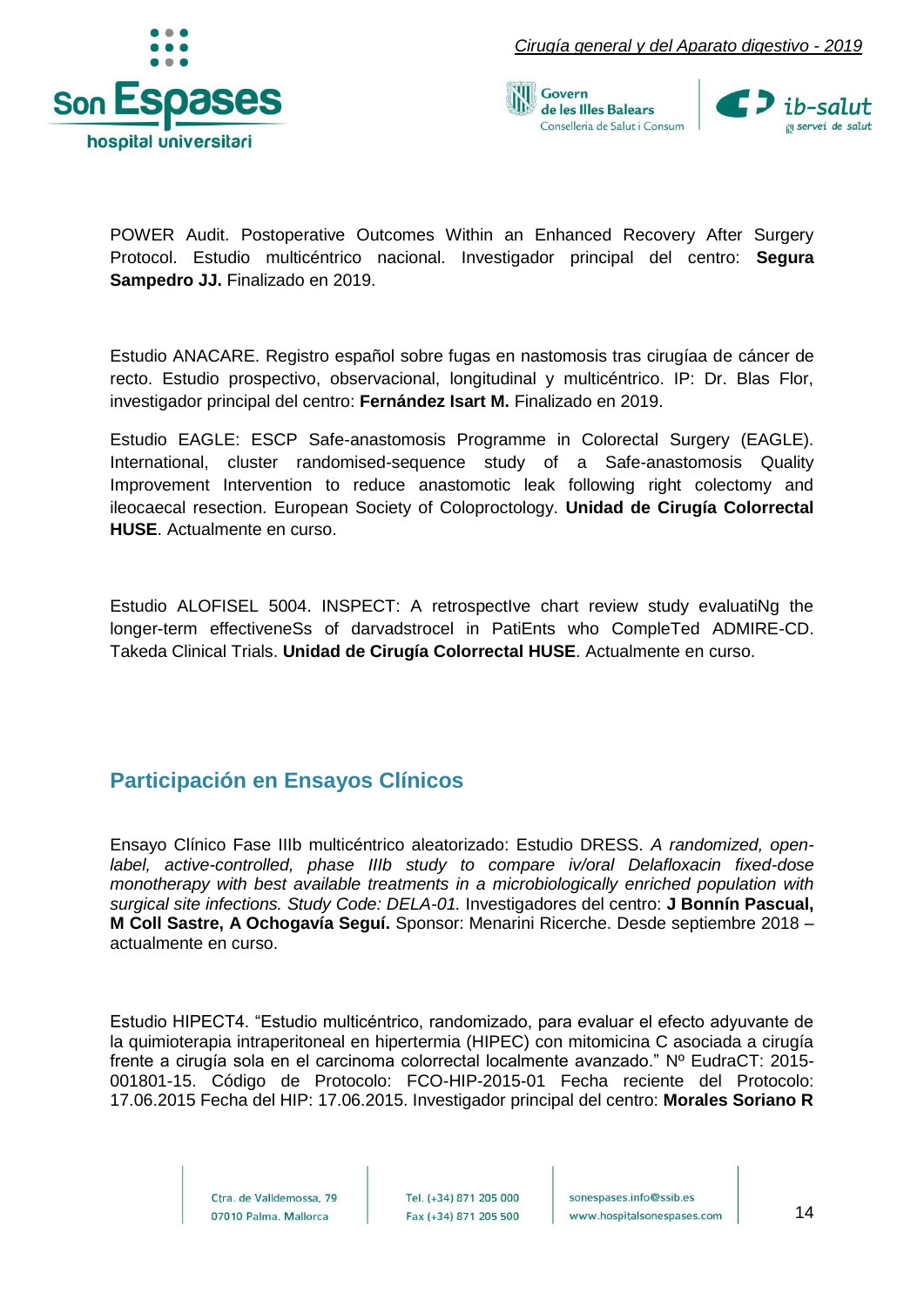



Estudio fase III, multicéntrico, aleatorizado, doble ciego, de grupos paralelos y controlado con placebo para evaluar la eficacia y la seguridad de Cx601, células madre alogénicas expandidas derivadas del tejido adiposo (eASC) para el tratamiento de la enfermedad de Crohn fistulizante perianal tras un periodo de 24 semanas y un periodo de seguimiento extendido hasta las 52 semanas. *Estudio ADMIRE-CD II*. Investigador principal del centro: **Dr. González Argenté X F**. TIGENIX, S.A.U. Inciado en Noviembre 2017, actualmente en curso.

#### <span id="page-15-0"></span>**Tesis Doctorales defendidas o dirigidas**

Tesis Doctoral: **Alessandro Bianchi** "Derivación biliopancreática en el tratamiento quirúrgico de la obesidad mórbida. Consecuencias metabólicas a largo plazo". Director: **Dr. Francesc Xavier González Argente**. Programa de doctorat d'Investigació Translacional en Salut Pública i Malalties d'Alta Prevalença. Universitat de les Illes Balears. Palma de Mallorca. Febrero 2019. Sobresaliente Cum Laude.

Tesis Doctoral: **Rafael Morales Soriano**. "Estudio de los factores asociados con la morbimortalidad postoperatoria y la supervivencia tras citorreducción quirúrgica y quimioterapia intraperitoneal hipertérmica (HIPEC), en pacientes con carcinomatosis peritoneal por cáncer de colon" Directores: **Dr. Francesc Xavier González Argente** y Dr. Pedro Antonio Cascales Campos. Programa de doctorat d'Investigació Translacional en Salut Pública i Malalties d'Alta Prevalença. Universitat de les Illes Balears. Palma de Mallorca. Septiembre 2019. Sobresaliente Cum Laude.

#### <span id="page-15-1"></span>**Otras actividades como participación en la organización de eventos científicos, conferencias invitadas, etc.**

Jefatura de Sección de Cirugía General y Aparato Digestivo. **Rafael Morales Soriano.**  Proyecto Técnico Funcional defendido el 12 de Diciembre de 2019.

Revista científica. **González Argente FX, Bianchi A, Segura Sampedro JJ, Ochogavía Seguí A, Bonnín Pascual J, Jiménez Segovia M.** Equipo editorial de la revista "Annals of Mediterranean Surgery" (AMS), órgano oficial de publicación de la Sociedad Balear de Cirugía (SOBACIR) [www.amsjournal.eu](http://www.amsjournal.eu/) eISSN: 2603-8706. Indexada en Latin Index, Dialnet y Google Scholar.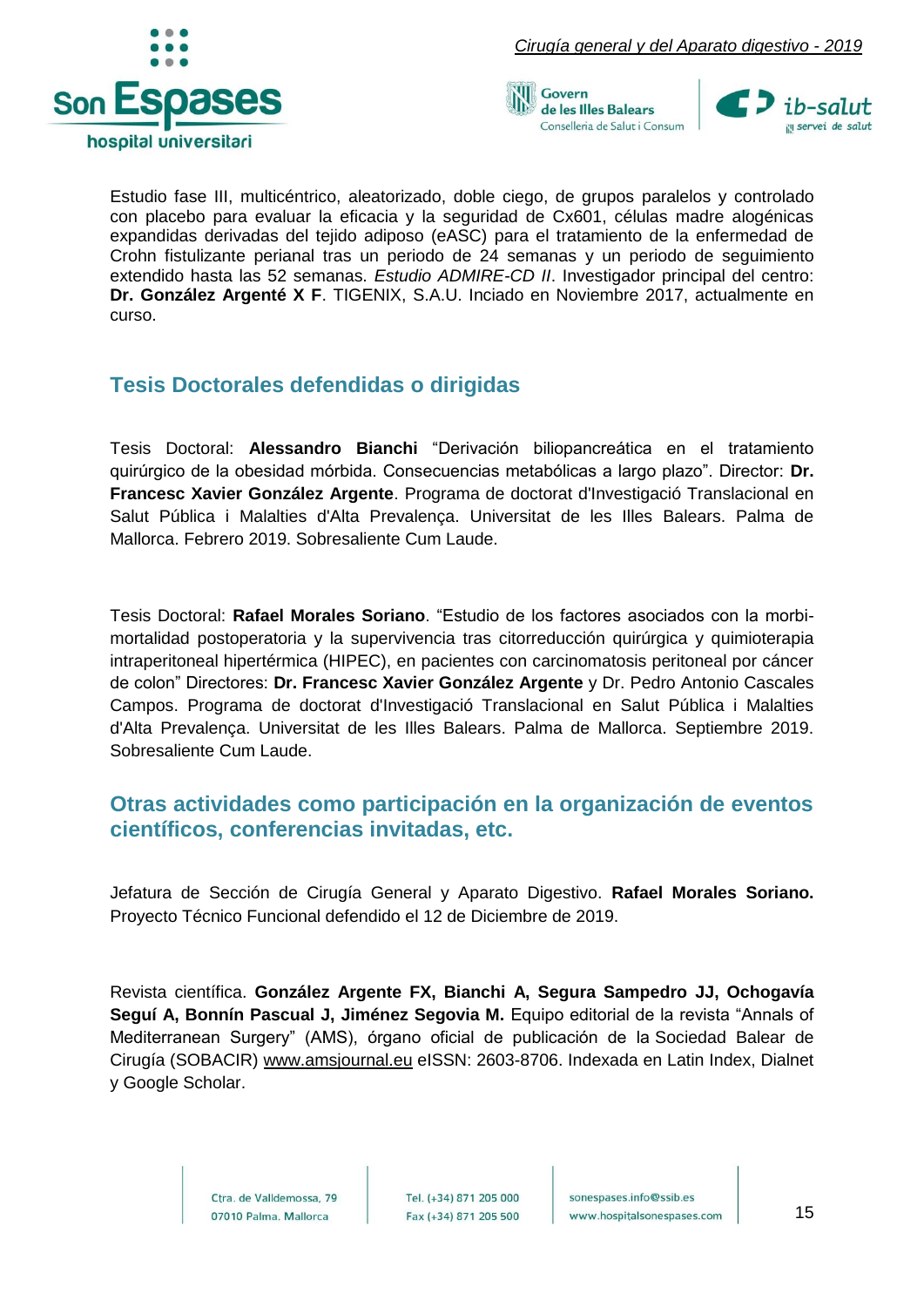





Acreditación: **Olea Martínez-Mediero JM.** Normalización de los Indicadores de Calidad para Unidades de Atención Integral a pacientes con Enfermedad Inflamatoria Intestinal. Acreditación como cirujano colorrectal de la Unidad de Cirugía colorrectal con Especial dedicación a la Enfermedad Inflamatoria.

Estancia. Fellowship de la Asociación Española de Cirujanos en cirugía hepática laparoscópica y trasplante hepático. **Palma Zamora E.** Noviembre 2019. Hospital Universitario de Cruces (Barakaldo)

Estancia. King's College Hospital London. Unidad de Cirugía Hepatobiliopancreática y Trasplante Hepático. **Pujol Cano N.** Febrero y Marzo de 2019.

Estancia. **Soldevila Verdeguer C.** Unidad de Cirugía Hepatobiliopancreática y trasplante. Hospital de Bellvitge. Barcelona. Noviembre y diciembre de 2019.

Estancia. **Craus Miguel A.** Memorial Sloan Kettering Cancer Center. Unidad de cirugíaa colorrectal. Septiembre y octubre de 2019.

Beca: **Craus Miguel A.** Beca para Residentes de 4º y 5º año 2019 de la Asociación Española de Cirujanos 2019

Beca: **Craus Miguel A.** Beca para la rotación externa de Residentes 2019 de la Academia Médica Balear

Beca: **Pujol Cano N.** Beca Educacional Ethicon para el II Curso de cirugía mínimamente invasiva HBP del Hospital Álvaro Cunqueiro en Vigo del 30 al 31 de mayo de 2019.

Beca: **Pujol Cano N.** Beca Baxter para la XXII Reunión Nacional de Cirugía en Santander del 6 al 8 de noviembre de 2019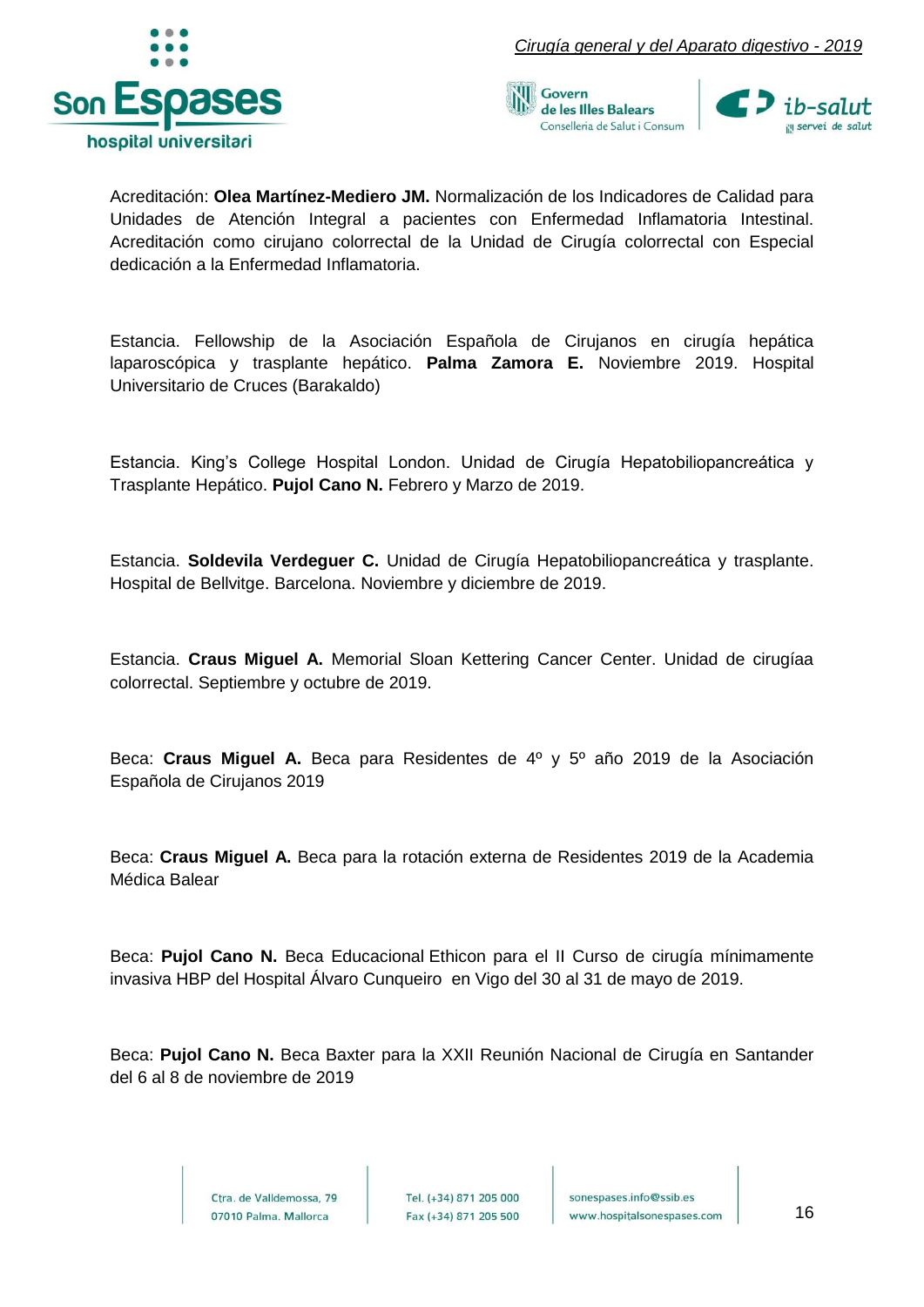





Premio Mateu Orfila 2019 (Fundació Patronat Científic). **Carla Soldevila Verdeguer, Juan José Segura Sampedro, Cristina Pineño Flores,** Pilar Sanchís Cortés**, Xavier González Argenté, Rafael Morales Soriano.** La resección hepática y la transfusión sanguínea como factores predictores de morbilidad en cirugía citorreductora con HIPEC para carcinomatosis de origen colorrectal.

Premio mejor póster. **Soldevila Verdeguer C, Segura Sampedro JJ, Pineño Flores C, Pineño Flores C, Craus Miguel A, Ambrona Zafra D, Alfonso Gacía M, Ferrer Inaebnit E, Sanchís Cortés P, González Argenté XF, Morales Soriano R.** Factores predictores de morbilidad postoperatoria en cirugía de citorreducción + HIPEC**.** En: V Reunión Societat Balear de Cirurgia (SOBACIR). Menorca. Marzo 2019

Premio mejor comunicación vídeo. **Alvaro Garcia-Granero**, Vicent Primo Romaguera, Monica Millan, Gianluca Pellino, Delfina Fletcher Sanfeliu, Matteo Frasson, Blas Flor-Lorente, Noelia Ibañez-Canovas, Luis Sánchez-Guillén, Arantxa Blasco Serra, Eduardo, Garcia-Granero, Alfonso A. Valverde-Navarro. Splenic flexure "box". Cinco tipos de liberacion laparoscopica del angulo esplenico. Video dinamico. En: 27 Jornadas Internacionales de coloproctología "Enrique Casal". Baiona. Octubre 2019.

Premio mejor comunicación oral. **Alvaro Garcia-Granero**, Gianluca Pellino, Delfina Fletcher-Sanfeliu, Matteo Frasson, Luis Sanchez-Guillen, Alberto Domenech Dolz, Vicente Primo, Romaguera, Arantxa Blasco Serra, Alfonso A. Valverde-Navarro. Fascia de Fredet. Nuevo "landmark" embriológico en la linfadenectomía-D3 en el cancer de colon derecho. En: 27 Jornadas Internacionales de coloproctología "Enrique Casal". Baiona. Octubre 2019.

Organización II Curso de cirugía de urgencias para residentes de la Asociación Española de Cirujanos. Hospital Universitario Son Espases. Palma de Mallorca, 14-15 de Febrero 2019.

Organización IV Curso de coloproctología básica para médicos de urgencias y de atención primaria. Hospital Universitari Son Espases. Palma de Mallorca. 11 de abril de 2019.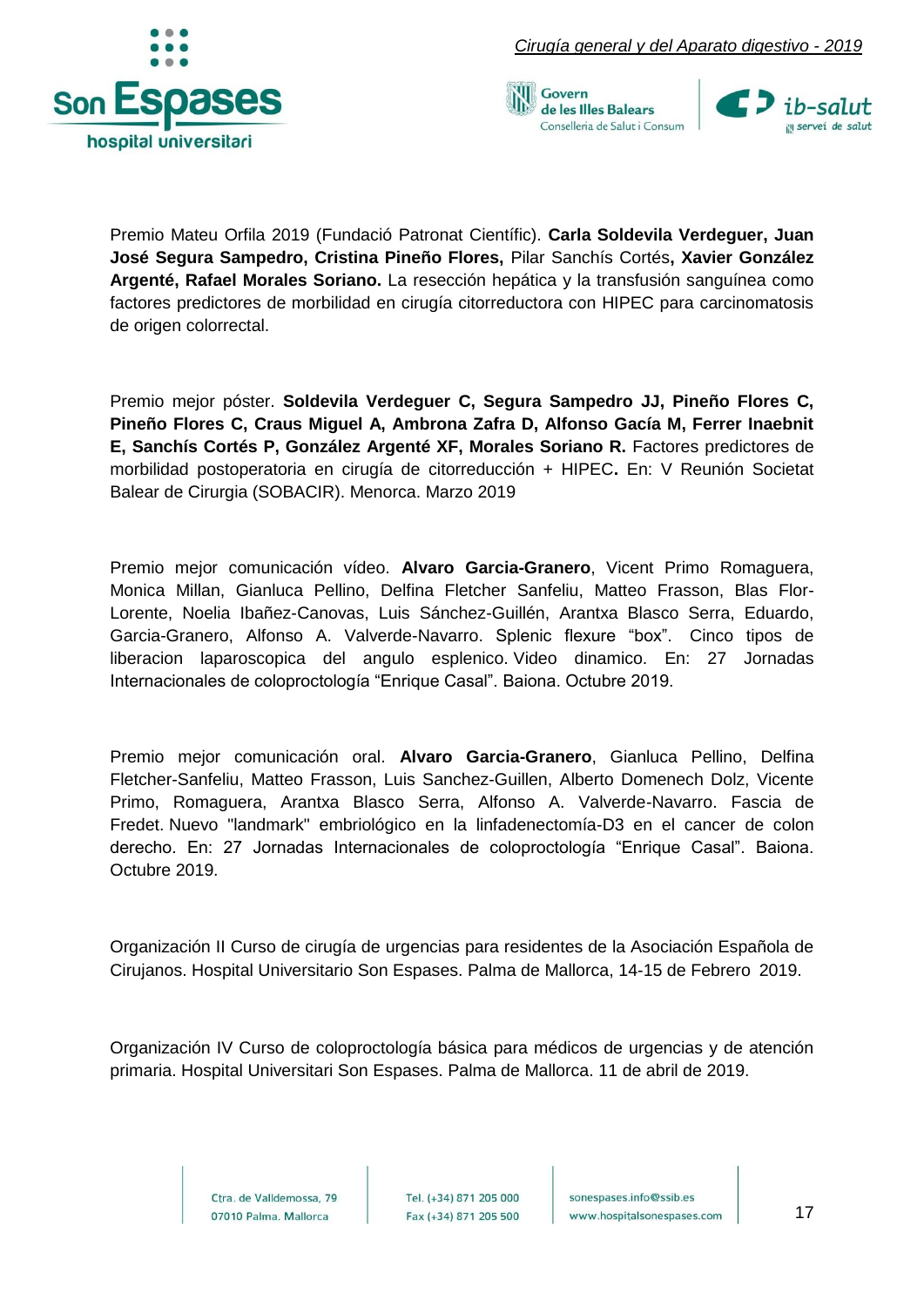

*Cirugía general y del Aparato digestivo - 2019*





Organización I Jornada de incontinencia fecal. Presentación de la delegación de ASIA en Palma. Hospital Universitari Son Espases. Palma de Mallorca. 11 de abril de 2019.

Organización Curso de Actualización en cirugía general y del aparato digestivo. Hospital Universitari Son Espases. Palma de Mallorca. 14 de enero a 27 de mayo de 2019

Organización XIX Curso de proctología para residentes de 3º y 4º año de la Asociación Española de Cirujanos. Hospital Universitario Son Espases. Palma de Mallorca, 29-31 de Mayo 2019

Organización Curso-Taller de suturas cutáneas para residentes de primer año. Hospital Universitario Son Espases. Palma de Mallorca, 5, 6, 19 y 20 de Junio 2019.

Organización XIX Curso de cirugía endocrina para residentes de la Asociación Española de Cirujanos. Palma de Mallorca, 12-14 de Junio 2019.

Organización curso Actualización En Nutrición Y Cirugía. Hospital Universitario Son Espases. Palma de Mallorca, 21 de marzo de 2019

Organización Curso de Controversias en el cáncer de ovario avanzado. Curso teóricopráctico con cirugía en directo. Hospital Son Espases. Palma de Mallorca, 11 de octubre de 2018.

Coordinador curso. **González Argente FX.** Sessions de Formació Continuada Avançada del curs 2018-2019 de la Societat Catalana de Cirurgia.

Director curso. **García-Granero Álvaro.** XIII Curso Internacional de anatomía aplicada a las técnicas quirúrgicas en coloproctología. Noviembre 2019. Universidad de Valencia

Profesor: **González Argente, FX.** Profesor asociado de Medicina en Facultad de Medicina, Universitat de le Illes Balears, Palma de Mallorca.

> Ctra, de Valldemossa, 79 07010 Palma. Mallorca

Tel. (+34) 871 205 000 Fax (+34) 871 205 500

sonespases.info@ssib.es www.hospitalsonespases.com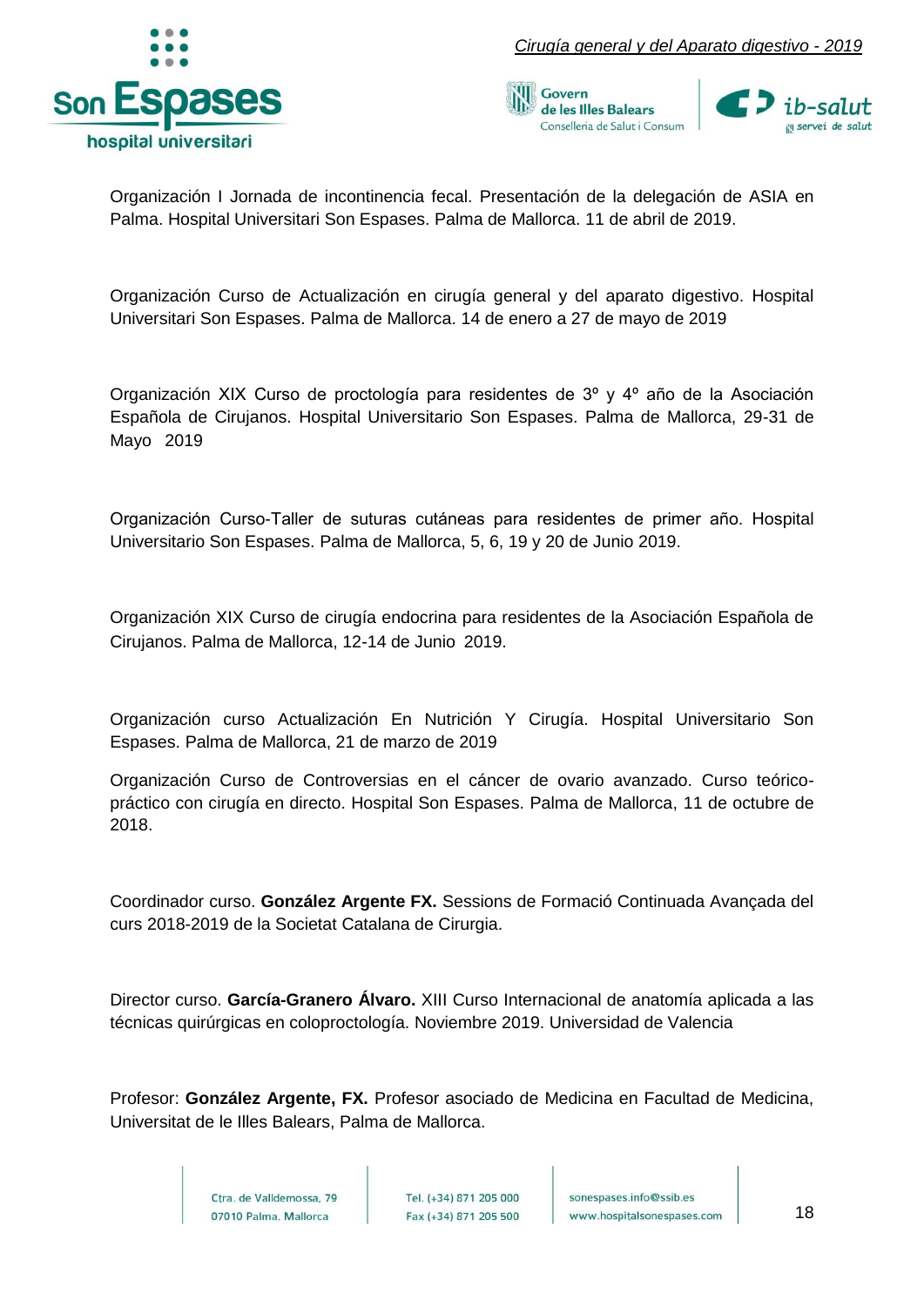



Profesor: **González Argente, FX.** Profesor Máster propio profesional médico-qurúrgico sobre disfunciones del suelo pélvico, Facultad de Medicina, Universidad Miguel Hernández, Alicante.

Profesor: **A. Pagan, Xavier González.** Máster en Cirugía de la Obesidad AEC-SECO. Módulo 2. Tratamiento quirúrgico y endoscópico de la obesidad. Tema 22. Derivación Biliopancreática. Universidad Francisco de Vitoria. Madrid.

Profesor: **Olea Martínez-Mediero JM**. Cirugía del colon y Cáncer de colon izquierdo. En: Máster online en actualización en cirugía general y del aparato digestivo de la Universidad CEU Cardenal Herrera.

Profesor: **Segura Sampedro JJ.** Profesor asociado de Medicina en Facultad de Medicina, Universitat de le Illes Balears, Palma de Mallorca.

Profesor: **Molina Romero FX.** Profesor asociado de Medicina en Facultad de Medicina, Universitat de le Illes Balears, Palma de Mallorca.

Profesor. **García-Granero Álvaro.** Curso de anatomía quirúrgica aplicada Hepatobiliopancreática. Noviembre 2018. Octava edición. Universidad de Valencia

Tutorización Trabajo Fin de Grado: Munar-Covas M, González-Hidalgo M, Moyá-Alcover G, **Segura-Sampedro JJ**. Viabilidad y seguridad para el seguimiento por smartphone de complicaciones postquirúrgicas en cirugía abdominal. 2019.

Moderador: **González Argente, FX.** Mesa de "Innovación y nuevas tecnologías aplicadas a la cirugíaa colorrectal". En XXIII reunión Nacional de la Fundación Asociación Española de Coloproctología. Valladolid, del 15 al 17 de mayo de 2019.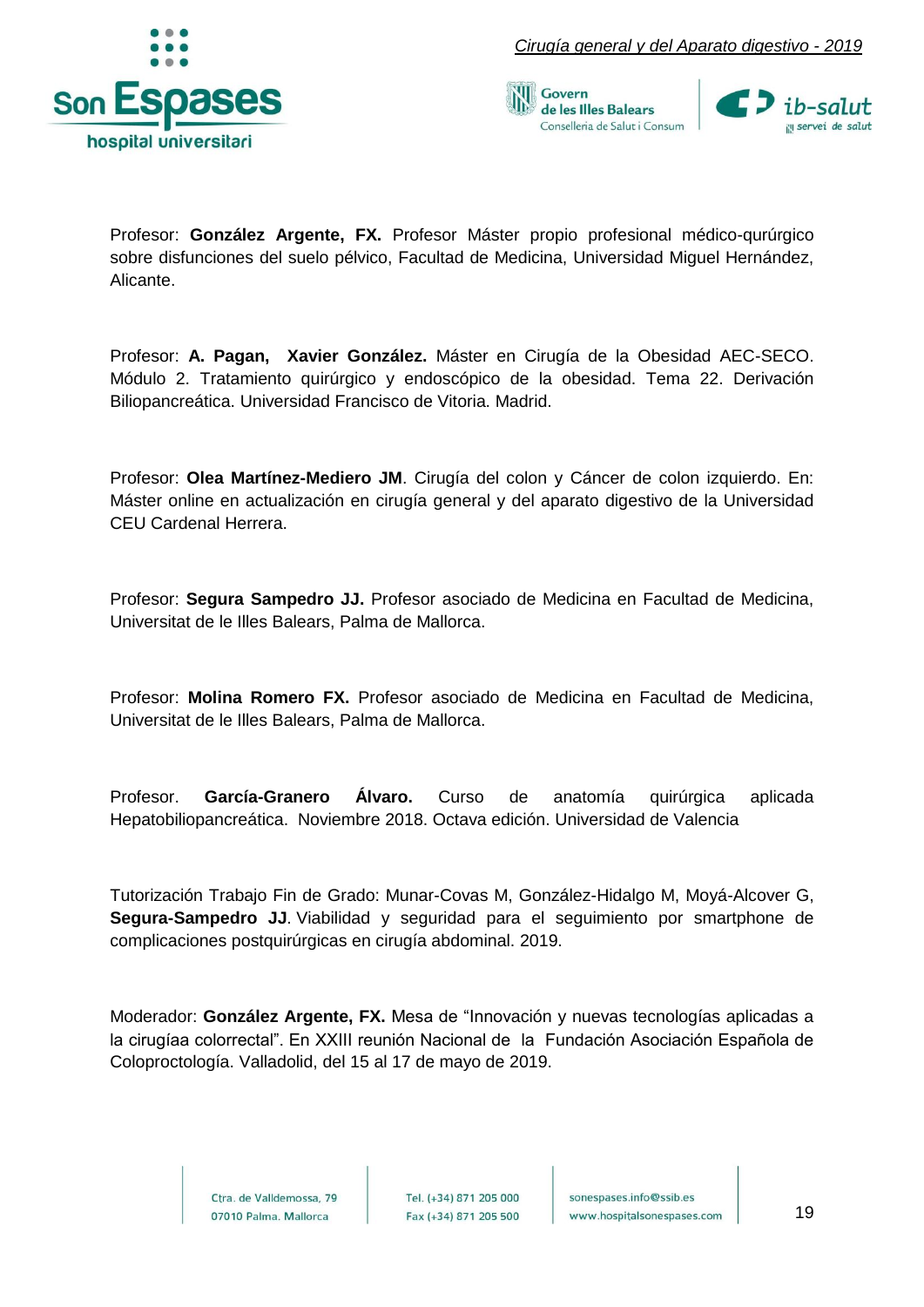





Moderador: **González Argente, FX.** Mesa coloproctología: cirugía colorrectal en el paciente anciano y frágil. En: XXII Reunión Nacional de Cirugía AEC. Santander. Del 6 al 8 de noviembre de 2019.

Moderador: **Segura Sampedro JJ** Videos CMI II. En: XXII Reunión Nacional de Cirugía AEC. Santander. Del 6 al 8 de noviembre de 2019.

Moderador: **Alvaro Garcia-Granero**. Orales - Coloproctología – Recto En: XXII Reunión Nacional de Cirugía AEC. Santander. Del 6 al 8 de noviembre de 2019.

Evaluador de comunicaciones. **González Argente, FX.** Evaluador de comunicaciones de coloproctología. En: XXII Reunión Nacional de Cirugía AEC. Santander. Del 6 al 8 de noviembre de 2019.

Evaluador de comunicaciones. **Alvaro Garcia-Granero.** Evaluador de comunicaciones de coloproctología. En: XXII Reunión Nacional de Cirugía AEC. Santander. Del 6 al 8 de noviembre de 2019.

Ponencia: **González Argente, FX.** En la reunión de expertos para la elaboración de La Guía de Atención a las mujeres con Endometriosis. Actualización. Servicio de Evaluación de Tecnologías Sanitarias de Andalucía (AETSA) en la Sede del Ministerio de Sanidad, Consumo y Bienestar Social. 14 de junio de 2019.

Ponencia: **González Argente, FX.** Obesidad y cáncer. En sesión Highlights SECO, XXI congreso SECO y 24º IFSO World Congress. Madrid, del 3 al 7 de septiembre de 2019

Ponencia: **Morales Soriano R.** ¿Cuándo debemos parar en Carcinomatosis Peritoneal?. ¿Gánglios, Hígado, Pulmón?. En: VIII Reunión Internacional Grupo Español de Cirugía Oncológica Peritoneal (GECOP). VI Reunión Nacional de la Sociedad Española de Cirugía Oncológica (SEOQ). 5-7 junio 2019.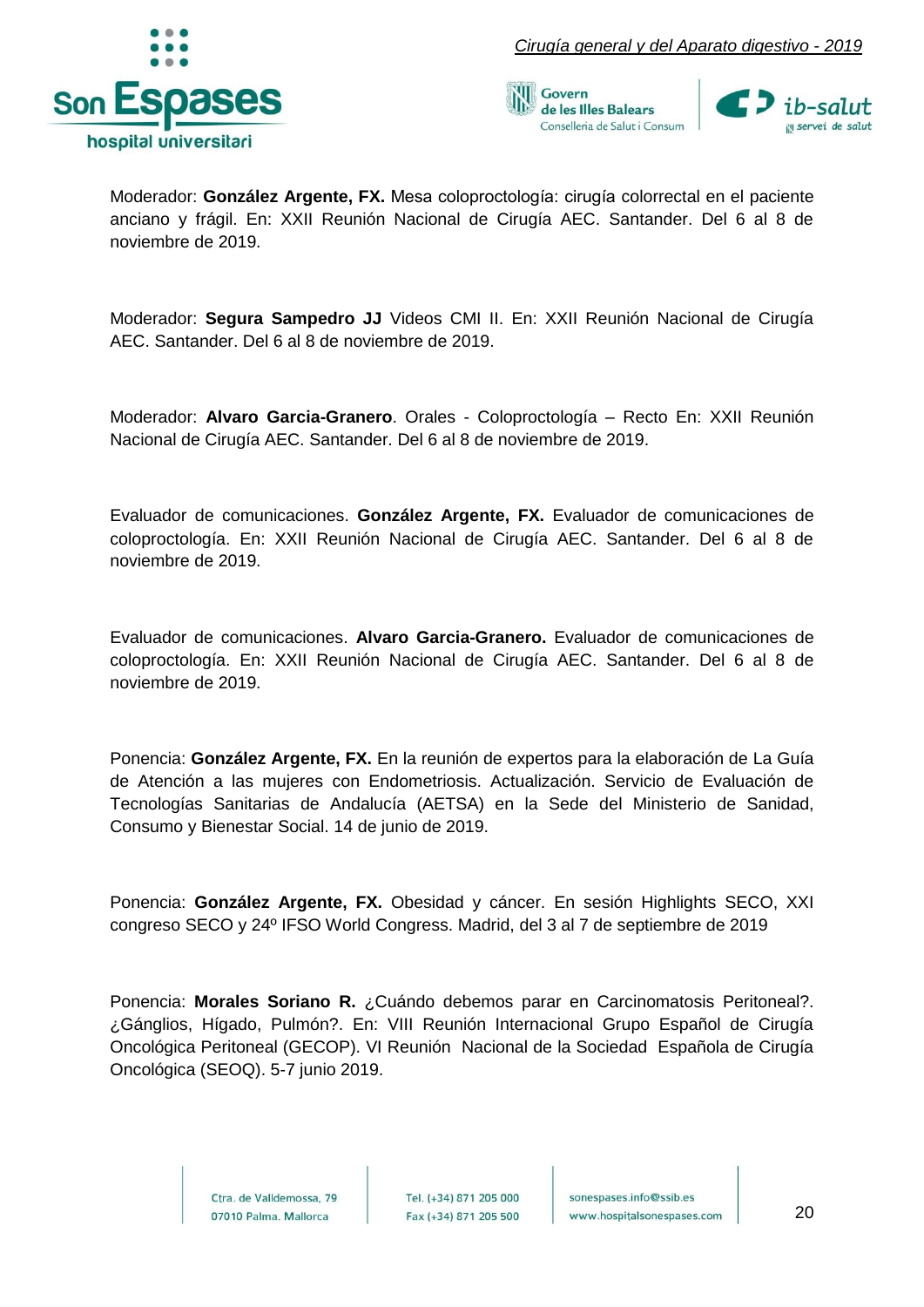





Ponencia: **Morales Soriano R.** Enfermedad Metastásica Peritoneal. ¿Hacia dónde vamos?. En: Real Academia de Ciencias de las Islas Baleares. Palma Mallorca 12 diciembre 2019.

Ponencia: **Segura Sampedro JJ** Técnicas de cierre diferido del abdomen. Mesa: reintervenciones en cirugía colorrectal. En XXIII reunión Nacional de la Fundación Asociación Española de Coloproctología. Valladolid, del 15 al 17 de mayo de 2019.

Ponencia: **Segura Sampedro JJ** La Telemedicina como Herramienta. Mesa: innovando mejoramos la seguridad de los pacientes. En: XXII Reunión Nacional de Cirugía AEC. Santander. Del 6 al 8 de noviembre de 2019.

Ponencia: **Segura Sampedro JJ** PRODIGE 7/PROPHYLOCHIP/COLOPEC: análisis y propuestas GECOP. Mesa cirugía oncológica peritoneal: situación actual y perspectivas. En: XXII Reunión Nacional de Cirugía AEC. Santander. Del 6 al 8 de noviembre de 2019.

Ponencia: **Segura Sampedro JJ**. New trends in Spanish Trauma. En: International trauma and emergency surgery week. Alicante. Del 9 al 15 de diciembre de 2019

Ponencia: **Álvaro García-Granero** Aplicabilidad de la bioimpresión de modelos para la cirugía . Mesa "innovación y nuevas tecnologías aplicadas a la cirugía colorrectal". En XXIII reunión Nacional de la Fundación Asociación Española de Coloproctología. Valladolid, del 15 al 17 de mayo de 2019.

Ponencia: **Álvaro García-Granero.** Modelo 3D para la planificación preoperatoria. En: 27 Jornadas Internacionales de coloproctología "Enrique Casal". Baiona. Octubre 2019.

Ponencia: **Álvaro García-Granero.** Anatomía quirúrgica del espacio postanal. Procedimiento de Hanley. En: 27 Jornadas Internacionales de coloproctología "Enrique Casal". Baiona. Octubre 2019.